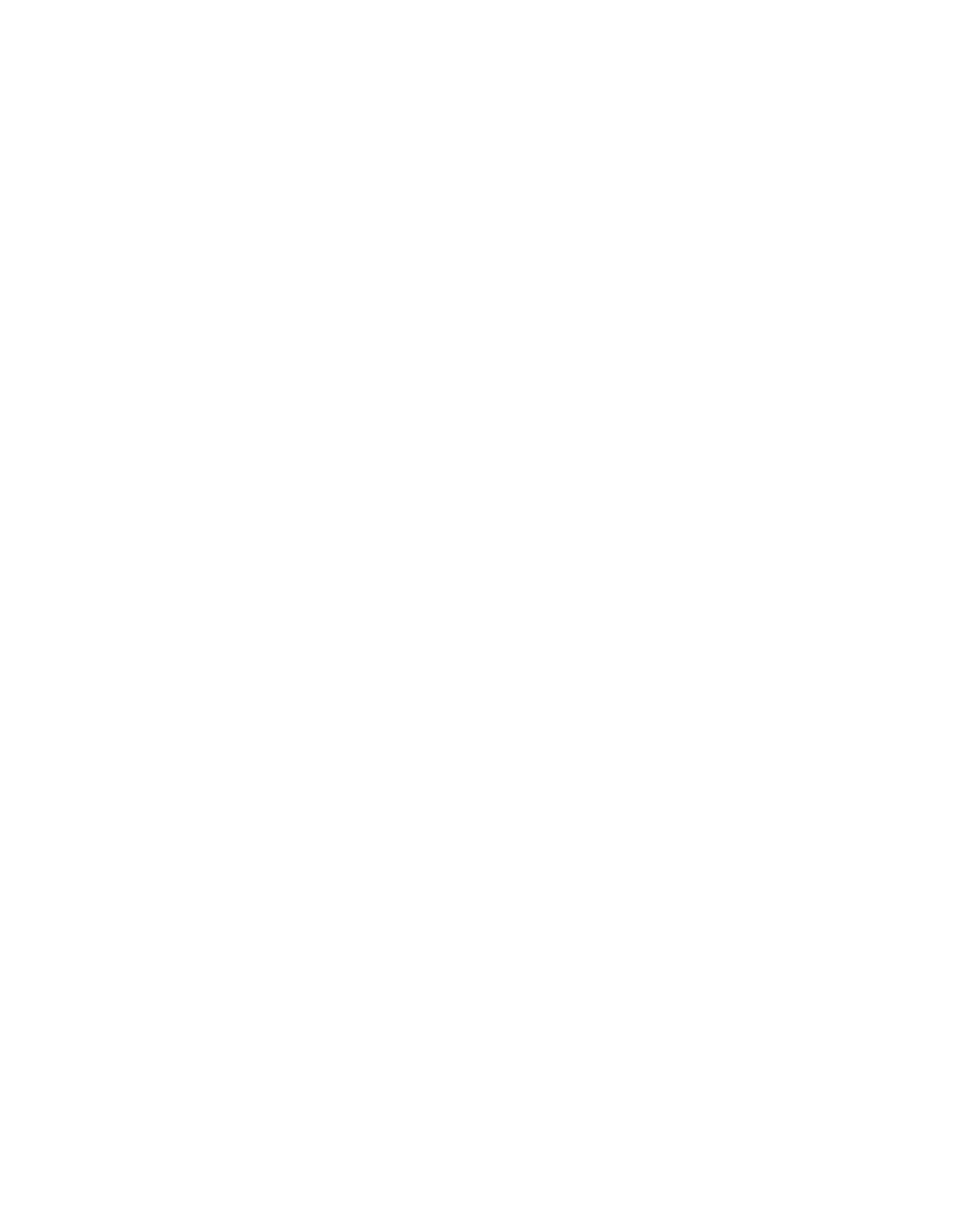### **Guidelines for an Integrated Approach to the Nutritional care of HIV-infected children (6 months-14 years)**

## **Chart Booklet**

**Preliminary version for country introduction** 

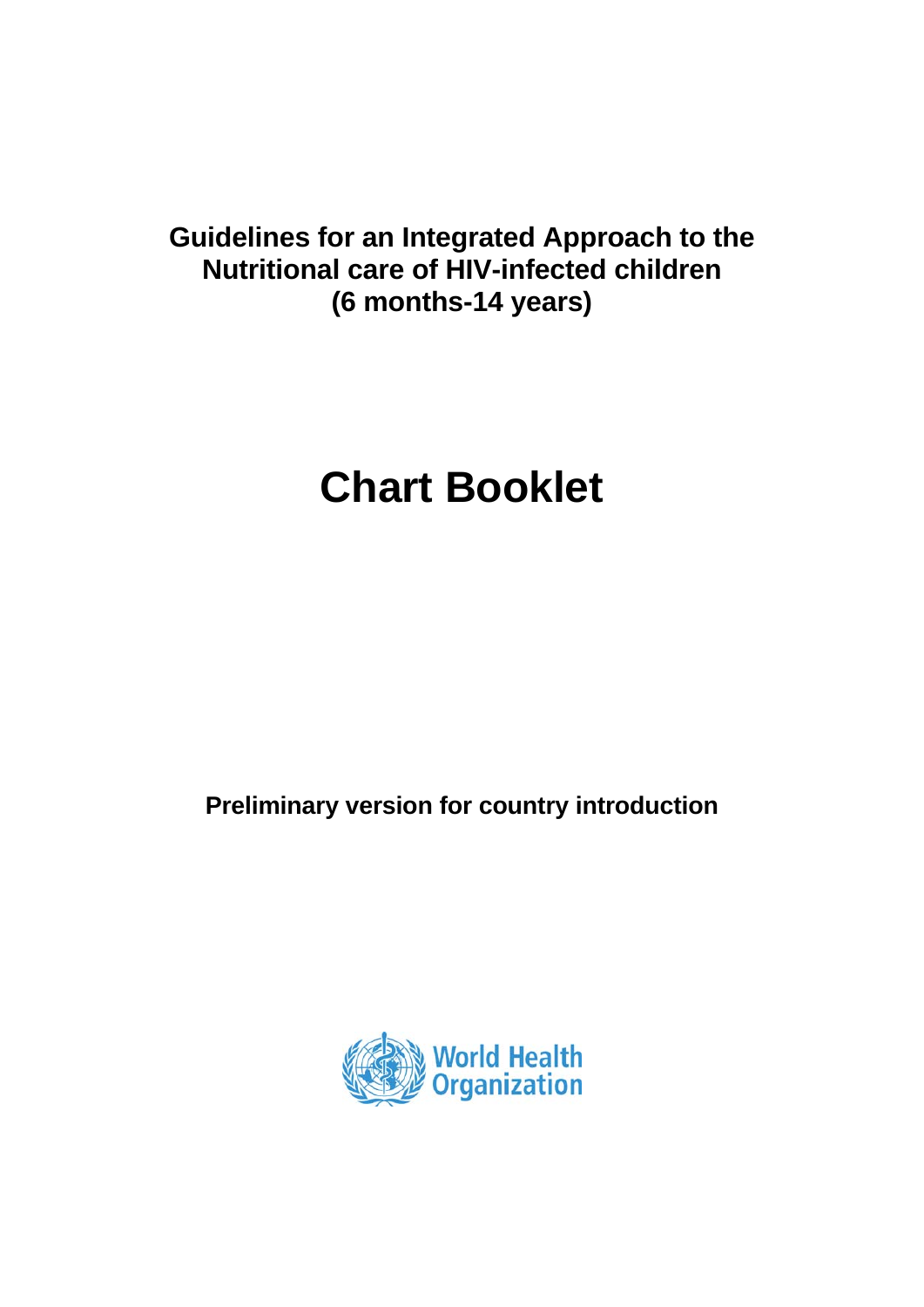WHO Library Cataloguing-in-Publication Data

Guidelines for an integrated approach to the nutritional care of HIV-infected children (6 months-14 years).

 3 pts : Handbook -- Guide for local adaptation -- Chart booklet Edition " Preliminary version for country introduction"

1.HIV infections - therapy. 2.Acquired immunodeficiency syndrome - therapy. 3.Child nutrition disorders - therapy. 4.Nutrition therapy. 5.Delivery of health care, Integrated 6.Community health services. 7.Practice guidelines. 8.Child. I.World Health Organization.

ISBN 978 92 4 159752 4 (NLM classification: WC 503.6)

### **© World Health Organization 2009**

All rights reserved. Publications of the World Health Organization can be obtained from WHO Press, World Health Organization, 20 Avenue Appia, 1211 Geneva 27, Switzerland (tel.: +41 22 791 3264; fax: +41 22 791 4857; e-mail: bookorders@who.int). Requests for permission to reproduce or translate WHO publications whether for sale or for noncommercial distribution – should be addressed to WHO Press, at the above address (fax: +41 22 791 4806; e-mail: permissions@who.int).

The designations employed and the presentation of the material in this publication do not imply the expression of any opinion whatsoever on the part of the World Health Organization concerning the legal status of any country, territory, city or area or of its authorities, or concerning the delimitation of its frontiers or boundaries. Dotted lines on maps represent approximate border lines for which there may not yet be full agreement.

The mention of specific companies or of certain manufacturers' products does not imply that they are endorsed or recommended by the World Health Organization in preference to others of a similar nature that are not mentioned. Errors and omissions excepted, the names of proprietary products are distinguished by initial capital letters.

All reasonable precautions have been taken by the World Health Organization to verify the information contained in this publication. However, the published material is being distributed without warranty of any kind, either expressed or implied. The responsibility for the interpretation and use of the material lies with the reader. In no event shall the World Health Organization be liable for damages arising from its use.

Printed by the WHO Document Production Services, Geneva, Switzerland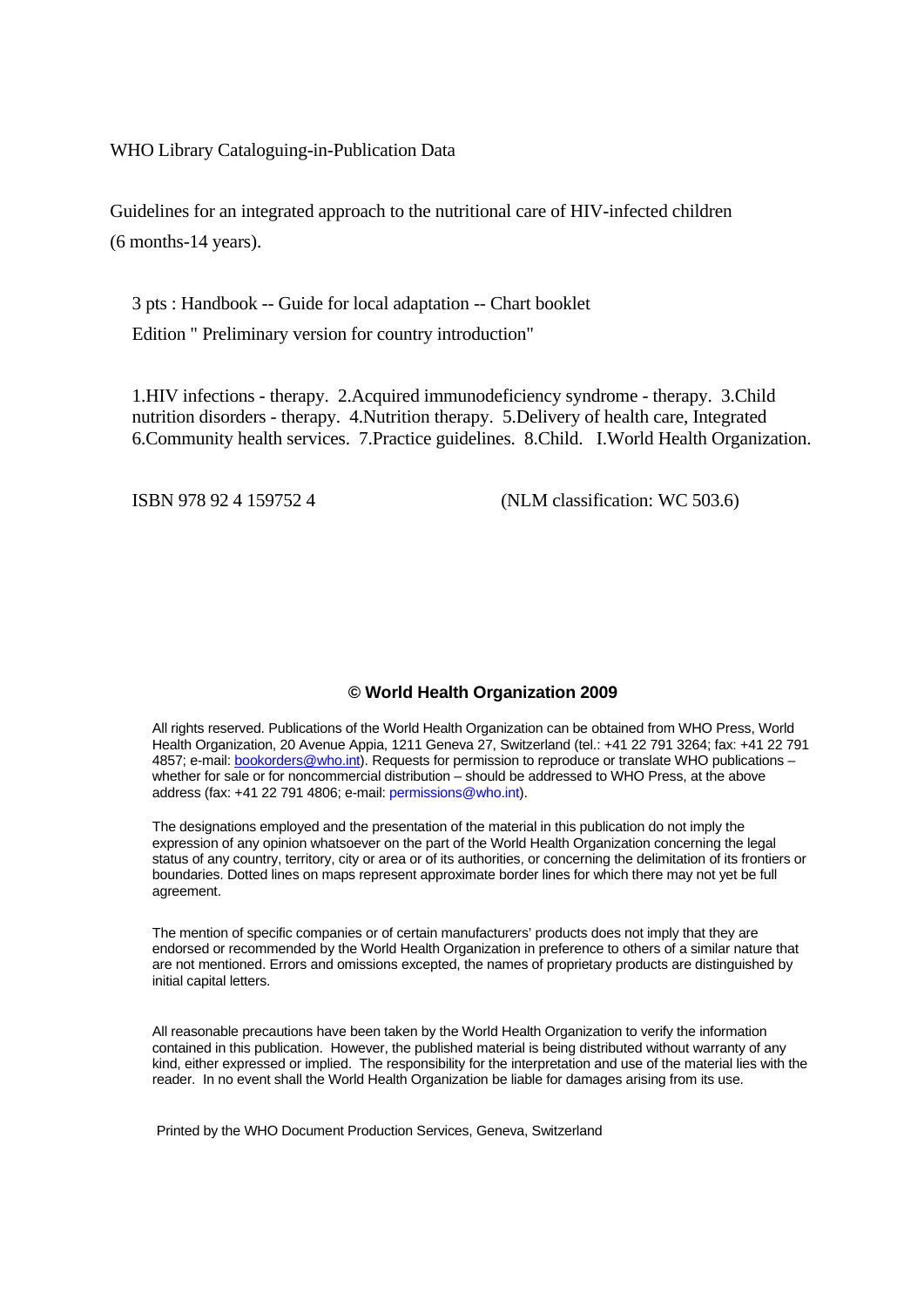### **Table of Contents**

| Acknowledgment                                                                                                                                                                                                                                                                                                                                                                                                                                     | iίi                                          |
|----------------------------------------------------------------------------------------------------------------------------------------------------------------------------------------------------------------------------------------------------------------------------------------------------------------------------------------------------------------------------------------------------------------------------------------------------|----------------------------------------------|
| <b>Introduction</b>                                                                                                                                                                                                                                                                                                                                                                                                                                | 1                                            |
| SECTION ONE - ASSESS, CLASSIFY AND DECIDE A NUTRITIONAL CARE PLAN                                                                                                                                                                                                                                                                                                                                                                                  | 3                                            |
| Nutrition Care Plan A for the child who is growing well $\pm$ ART                                                                                                                                                                                                                                                                                                                                                                                  | 6                                            |
| Nutrition Care Plan B for the child with poor weight gain or increased<br>nutritional needs                                                                                                                                                                                                                                                                                                                                                        | $\overline{7}$                               |
| Nutrition Care Plan C for the severely malnourished HIV-infected child                                                                                                                                                                                                                                                                                                                                                                             | 8                                            |
| <b>SECTION TWO - IMPLEMENTING THE NUTRITION CARE PLAN</b>                                                                                                                                                                                                                                                                                                                                                                                          | 9                                            |
| Step 4. What does the child eat and drink                                                                                                                                                                                                                                                                                                                                                                                                          | 11                                           |
| Step 5. Discuss who gives the child his/her food                                                                                                                                                                                                                                                                                                                                                                                                   | 13                                           |
| Step 6. Assess food access and financial support<br>When to provide Family Food Support<br>When to stop Family Food Support<br>Support for entire family/other children<br>Step 7. Discuss exercise and avoid risk factors for malnutrition                                                                                                                                                                                                        | 14<br>14<br>14<br>14<br>15                   |
| Step 8. Decide if to refer and when to review                                                                                                                                                                                                                                                                                                                                                                                                      | 17                                           |
| <b>SECTION THREE - CHILDREN WITH SPECIAL NEEDS</b>                                                                                                                                                                                                                                                                                                                                                                                                 | 19                                           |
| Step 9. The HIV-infected child with special needs<br>A. Eating during and when recovering from an illness - see Suggestion sheet 1<br>B. Poor appetite (anorexia) - see Suggestion sheet 2<br>C. Sore mouth or throat - see Suggestion sheet 3<br>D. Change in taste - see Suggestion sheet 4<br>E. Children with diarrhoea - see Suggestion sheet 5<br>F. Nausea and/or vomiting - see Suggestion sheet 6<br>G. Anaemia                           | 21<br>21<br>22<br>22<br>22<br>22<br>22<br>22 |
| Step 10. Children on antiretroviral treatment<br>What to do if a child on ART is gaining weight well<br>What to do if a child on ART is not gaining weight<br>What to do if the child has nausea and vomiting when taking antiretroviral drugs<br>Routine monitoring of children on ART for metabolic disorders                                                                                                                                    | 24<br>24<br>24<br>25<br>26                   |
| Suggestion sheet 1. How to add extra energy and protein to everyday foods<br>Suggestion sheet 2. What to try if the child does not feel like eating.<br>Suggestion sheet 3. What to try if the child has a sore/dry mouth or throat<br>Suggestion sheet 4. What to try if the child has a change in taste<br>Suggestion sheet 5. What to try if the child has diarrhoea<br>Suggestion sheet 6. What to try if the child has nausea and/or vomiting | 27<br>28<br>29<br>30<br>31<br>32             |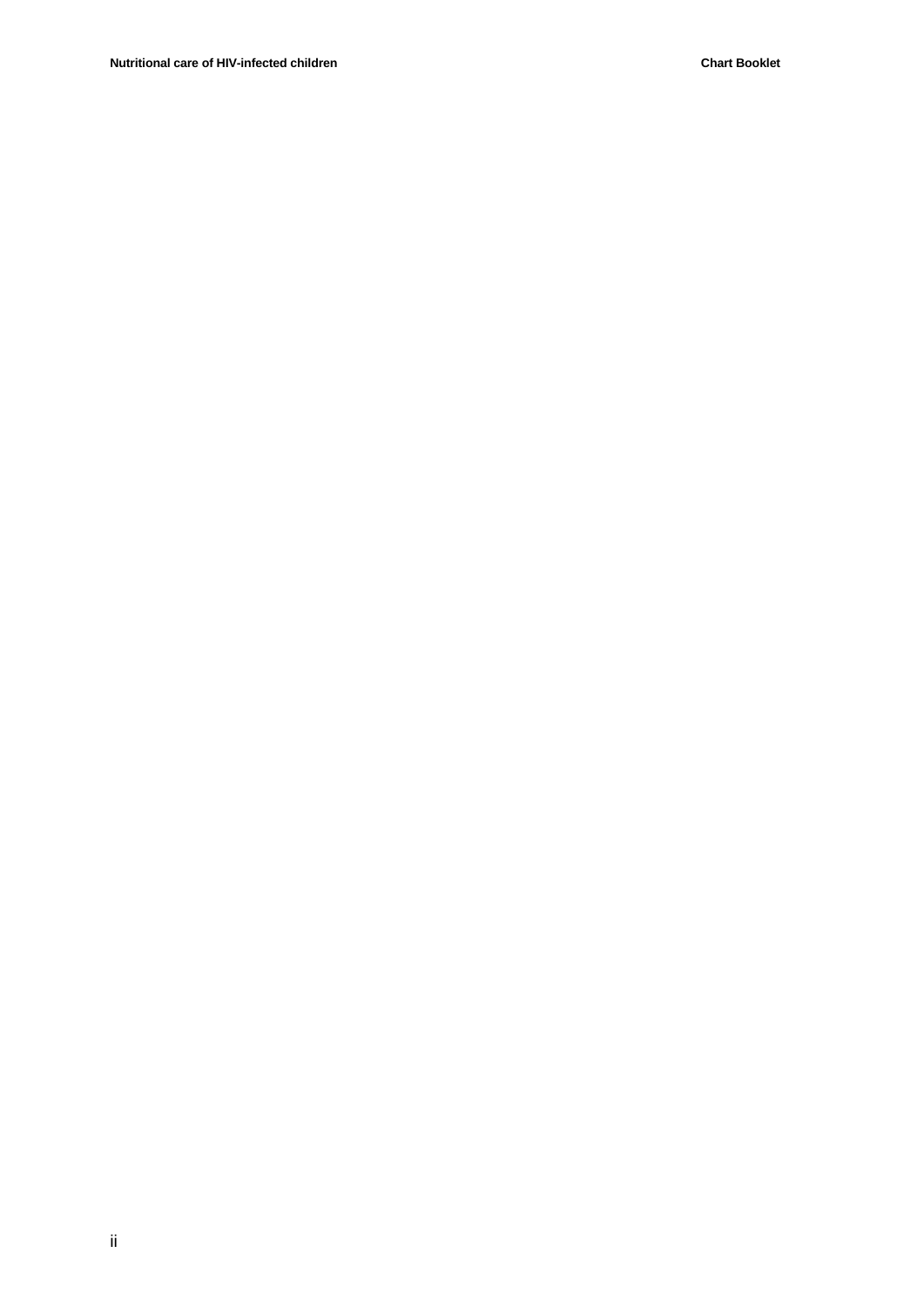### *Acknowledgement*

The primary author of this document is Professor Nigel Rollins, at the time of writing he was in the Department of Paediatrics and Child Health, Nelson R Mandela School of Medicine, University of KwaZulu - Natal, Durban, South Africa. He declared no conflict of interest.

The overall coordinator and co-author is Randa Saadeh, Scientist at the Department of Nutrition for Health and Development WHO, who followed for three years the development process and ensured the solid scientific information and updates.

WHO acknowledges the generous financial and technical contribution and support of the National Institutes of Health (NIH)/United States Department of Health and Human Services (USDHHS), without which this document would not have been possible.

Many people from numerous countries contributed their valuable time and expertise to the development and field-testing of these guidelines. However, some individuals deserve special recognition to the roles they played.

- Carmen Casanovas, Technical Officer, Department of Nutrition for Health and Development WHO, who reviewed and finalized the document.
- Mercedes de Onis, Medical Officer, Chantal Gegout and Adelheid Onyango, Technical Officers from the Department of Nutrition for Health and Development, Siobhan Crowley and Micheline Diepart, Medical Officers, from the HIV/AIDS Department, Bernadette Daelmans and Lulu Muhe, Medical Officers and André Briend, Scientist from the Department of Child and Adolescent Health WHO for their valuable scientific contribution.
- Ruth Nduati, Department of Paediatrics, University of Nairobi, Kenya who planned and assisted in the field-tests and reviewed the document. She declared no conflict of interest.
- Ferima Coulibaly-Zerbo, World Health Organization Nutrition Technical Officer for Southern Africa who contributed with her expertise to field-testing the document.
- Daniel Raiten, Health Scientist Administrator, *Eunice Kennedy Shriver* National Institute of Child Health and Human Development (NICHD/NIH) who provided his technical expertise and support throughout the whole process and helped support and coordinate a review consultation to review the guidelines. He declared no conflict of interest.
- Special thanks go to all participants of the Washington DC WHO/NIH meeting which took place in May 2006 for their valuable input.
- Ann-Beth Moller, Technical Officer, Department of Nutrition for Health and Development WHO, who reviewed and edited the document and assisted in the clearance process.

It is expected to update the guideline by 2015.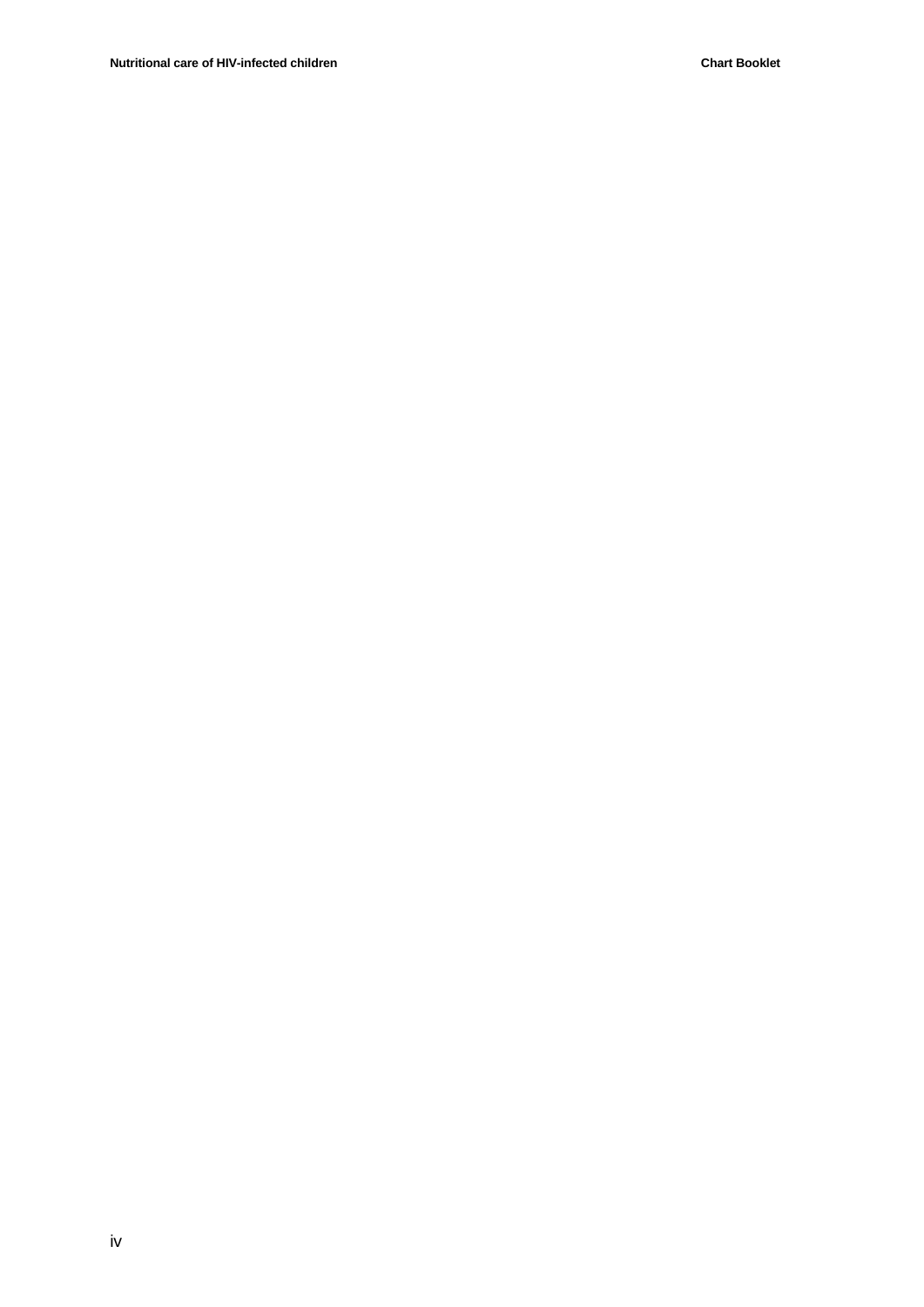### *Introduction*

The Guidelines provide a framework for integrating nutrition support into the routine care of HIV-infected children. Although the severe nutritional consequence of HIV infection in adults and children has been recognised for many years, gaps remain in the evidence-base for defining effective interventions to prevent and treat HIV-associated malnutrition in resourceconstrained settings. As a result, the development and implementation of guidelines on how best to offer nutritional care to HIV-infected children has lagged. The delivery of such care has also been compromised by service providers' overburden and need for training, recurring staff losses and weakened health care systems in HIV-affected settings. Finally, vertical implementation of HIV programmes, such as PMTCT and ART, have resulted in missed opportunities to gain synergy with other existing services.

In 2004 WHO commissioned a technical review of the nutritional requirements of adults and children infected with HIV as an evidence-base for the development of nutritional care guidelines. These were presented at the WHO technical consultation on Nutrition and HIV/AIDS held in Durban, April 2005, where participants called for urgent action to '*Develop practical nutrition assessment tools and guidelines for home, community, health facility–based and emergency programmes.*' Specific aspects of this recommendation were to '*Develop standard and specific guidelines for nutritional care of individuals …* ' and to '*Review and update existing guidelines to include nutrition/HIV considerations (e.g., integrated management of adolescent and adult illness, ARV treatment, nutrition in emergencies*)'.

HIV-infected children deserve special attention because of their additional needs to ensure growth and development and their dependency on adults for adequate care including nutrition care and support for treatment. This is of particular importance in light with the recommendation to start treatment as soon as possible in infected children and the fact that nutrition plays an important role in support to antiretroviral treatment. It was therefore proposed to first develop guidelines for children and thereafter consider a similar approach for other specific groups.

In May 2006, WHO and NIH held a technical consultation in Washington, DC to review the guidelines and the technical and scientific base used in development of the guidelines. Participants included scientists and experienced practitioners. Feedback was made following careful assessment and using a feedback form.

The guidelines were field-tested twice in South Africa (2006) in Durban at the Prince Mshiyeni Memorial Hospital and in Johannesburg at the Harriet Chezi Pediatric ARV clinic in Soweto. The information was presented in a full document (The Handbook) and the charts were used and field-tested in a separate one (The Chart Booklet). The two field-tests focused on testing the use, understanding, flow and organization of the information given. Several health workers from different backgrounds, i.e. nutritionists, dieticians', paediatricians', clinicians, chief nurses and community workers, participated in the field-test. The guidelines proved to be very useful, easy to follow, and certainly filled a gap in nutrition assessment, classification and management as far as nutrition is concerned. Some useful suggestions from the group were incorporated into the second version.

The revised version of the guidelines were again field-tested twice in Nairobi, Kenya (2007) and Dr Ruth Nduati an expert in the area assisted WHO in planning and conducting the fieldtest.. This was followed by a third field-test in Malawi by Dr Mark Manary. Feedback was considered and a revised version of the guidelines was prepared.

Two meetings were held in Geneva (24 May 2007 and 10-12 July 2007) to review and discuss the revised guidelines with experts in various areas: growth reference study, emergencies, HIV/AIDS and nutrition, paediatric care, child health. Feedback was considered and agreement reached on all scientific information and recommendations.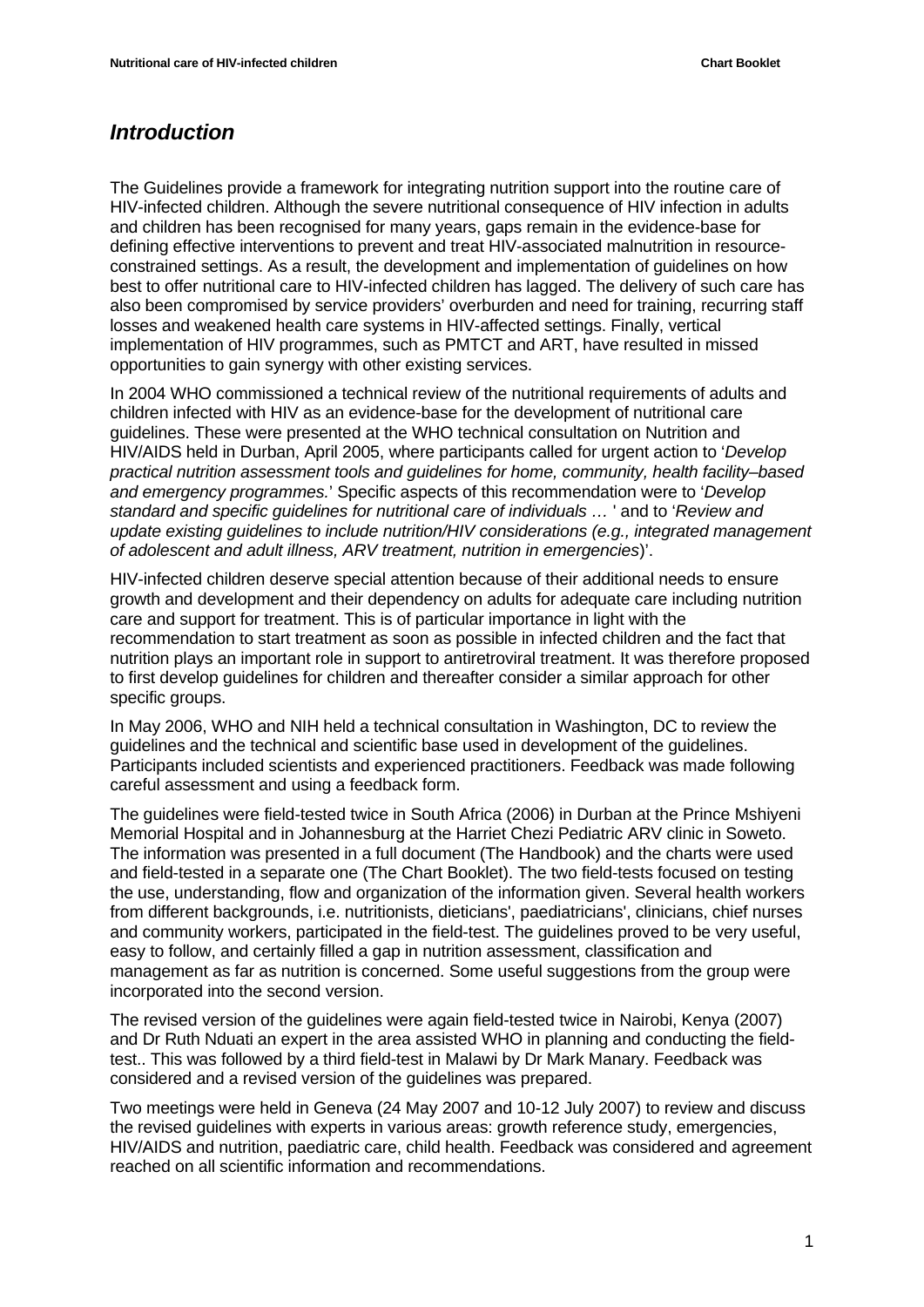The content of these guidelines acknowledges that wasting and undernutrition in HIV-infected children may reflect a series of failures within the health system, the home and community and not just a biological process related to virus and host interactions. In trying to protect the nutritional well-being or reverse the undernutrition experienced by infected children, issues of food insecurity, food quantity and quality as well as absorption and digestion of nutrients are considered. Interventions are proposed that are practical and feasible in resource poor settings and offer a prospect of clinical improvement.

The guidelines do not cover the feeding of infant 0 to 6 months old, because the specialised care in this age group is addressed in other WHO guidelines and documents.<sup>1</sup>

### **Values used in these guidelines**

All values and figures used in these guidelines will be continuously revised and updated, according to the most recent scientific evidence and research results. If there is any critical change to be made, this will be immediately reflected on the web version of the guidelines, indicating date of the change.

<sup>1</sup> The guidelines and documents are available in the following sites:

*http://www.who.int/nutrition/topics/feeding\_difficulty/en/index.html* 

 $\overline{a}$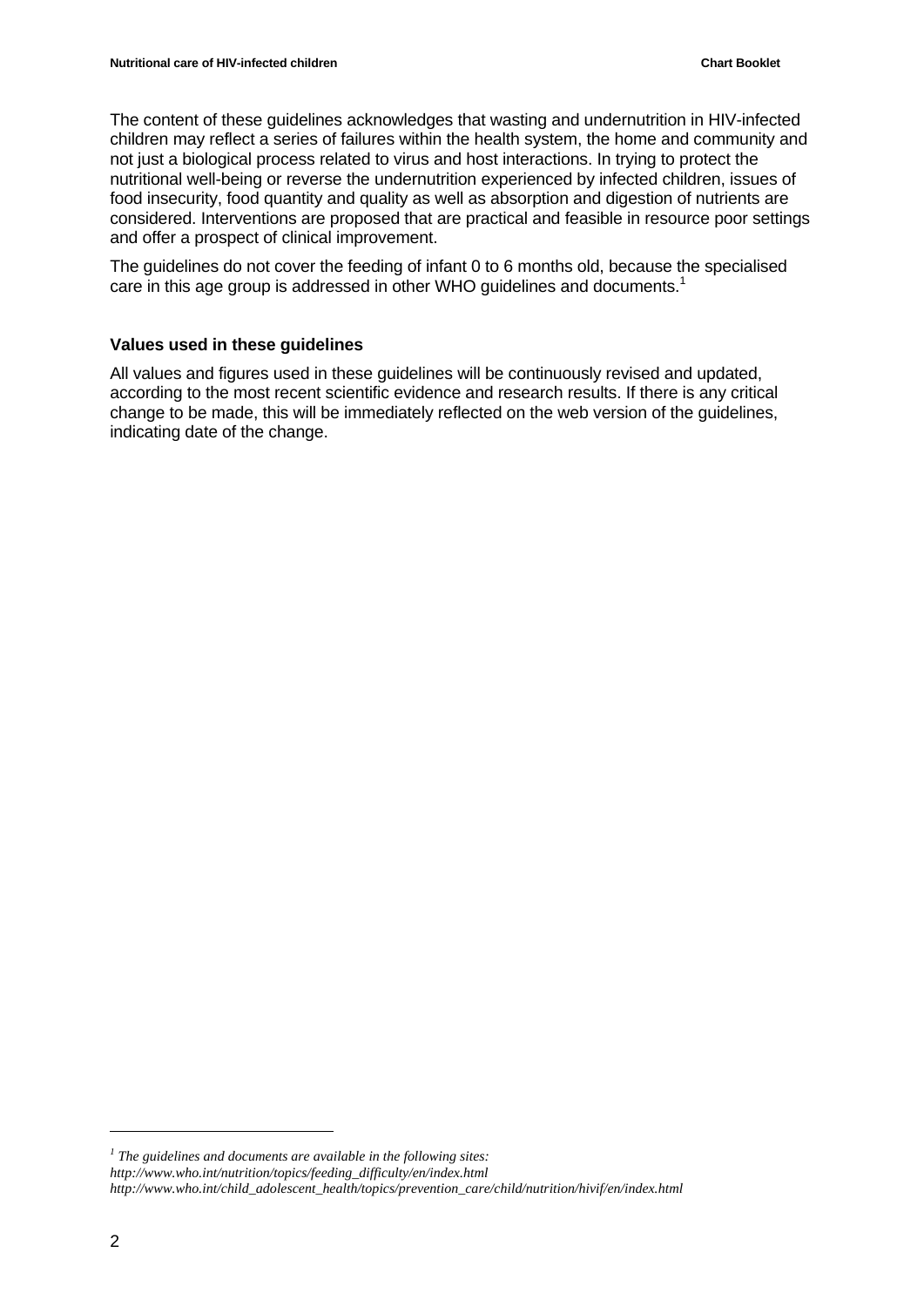### **SECTION ONE - ASSESS, CLASSIFY AND DECIDE A NUTRITIONAL CARE PLAN**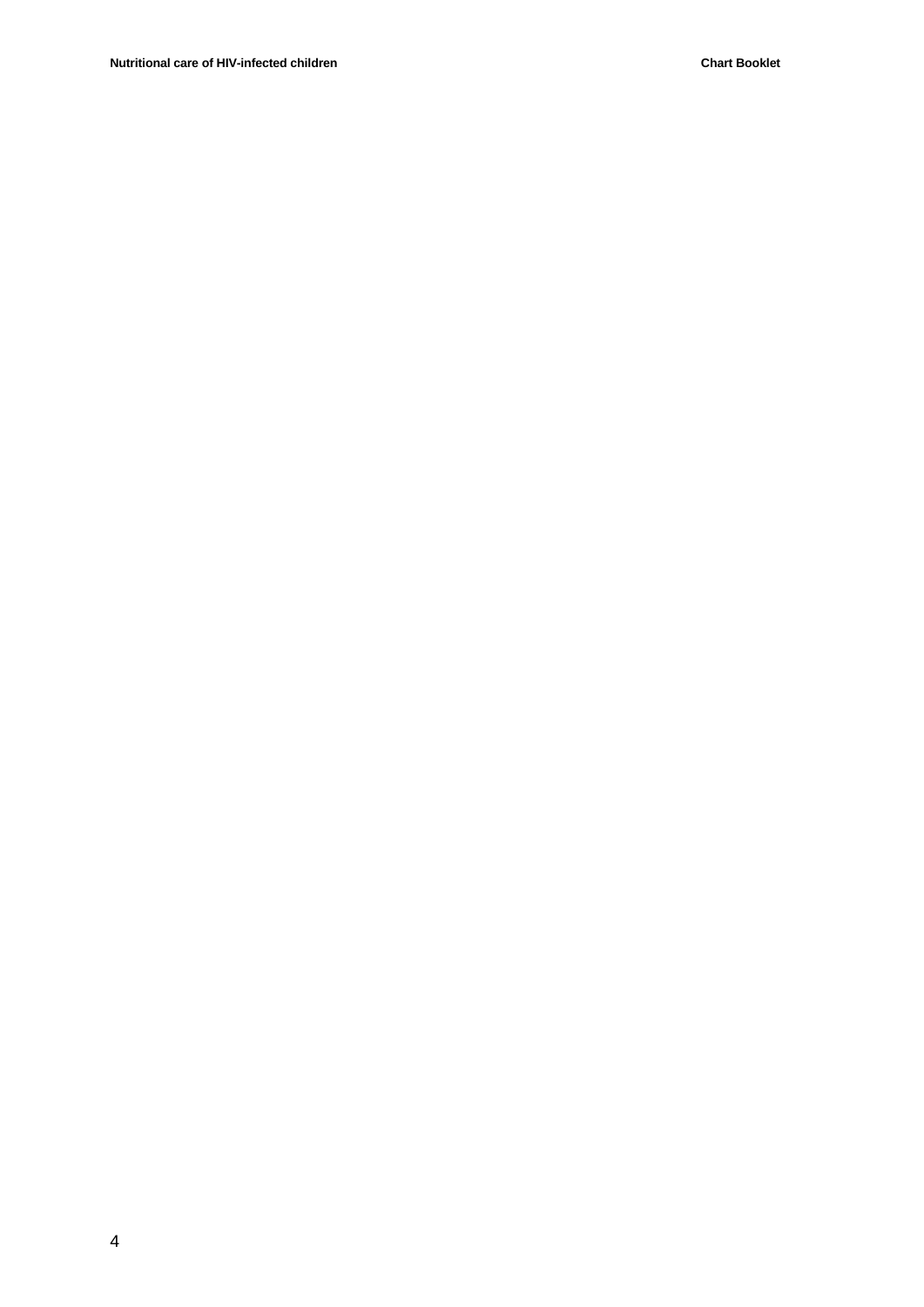| <b>ASK</b>                                                                                                                                                                                                                                                     | <b>LOOK and FEEL</b>                                                                                                                                                                                                                                                                                                                                                                                        |                                        | <b>SIGNS</b>                                                                                                                                                                                                                                       | <b>CLASSIFY AS</b>                                                              | <b>TREAT</b>                              |
|----------------------------------------------------------------------------------------------------------------------------------------------------------------------------------------------------------------------------------------------------------------|-------------------------------------------------------------------------------------------------------------------------------------------------------------------------------------------------------------------------------------------------------------------------------------------------------------------------------------------------------------------------------------------------------------|----------------------------------------|----------------------------------------------------------------------------------------------------------------------------------------------------------------------------------------------------------------------------------------------------|---------------------------------------------------------------------------------|-------------------------------------------|
| Ask mother/caregiver<br>(or check the medical<br>records)<br>1. Has the child lost weight<br>during the past month?                                                                                                                                            | 1. Look for signs of severe<br>visible wasting<br>• Loss of muscle bulk<br>• Sagging skin/buttocks<br>2. Check for presence of oedema of<br>both feet (or sacrum)                                                                                                                                                                                                                                           |                                        | Signs of severe visible wasting, or<br>Oedema present in both feet, or<br>Weight-for-height less than<br>-3 z-score, or<br><b>MUAC</b> less than:<br>$\bullet$ 115 mm in infants 6-12 months                                                       | <b>SEVERE</b><br><b>MALNUTRITION</b>                                            | <b>NUTRITION</b><br><b>CARE PLAN</b><br>C |
| 2. Does the child have:<br>• cough for more than<br>21 days<br>(this may be due to HIV-                                                                                                                                                                        | 3. Check the weight and height<br>• Is the weight-for-height less than<br>$-3z$ -score?<br>• Is the child very low weight (weight<br>for age less than -3 z-score)?                                                                                                                                                                                                                                         |                                        | • 115 mm in children 13-60 months<br>• 129 mm in children 5-9 years<br>• 160 mm in children 10-14 years                                                                                                                                            |                                                                                 |                                           |
| related chronic lung<br>disease such as LIP.<br>bronchiectasis or TB)<br>• active TB on<br>treatment<br>· diarrhoea for more<br>than 14 days<br>• other chronic OI or<br>malignancy<br>Ask all questions<br>and complete all<br>assessments with<br>each child | • Is the child underweight (weight for<br>age less than -2 z-score)?<br>4. Check the MUAC<br>Infants 6-12 months<br>• Is MUAC less than 115 mm?<br>Children 13-60 months<br>• Is MUAC less than 115 mm?<br>Children 5-9 years<br>• Is MUAC less than 129 mm?<br>Children 10-14 years<br>• Is MUAC less than 160 mm?<br>5. Look at the shape of the growth<br>curve<br>• Has the child lost weight since the | Assess<br>growth<br>in all<br>children | Reported weight loss, or<br>Very low weight (weight for age less than<br>-3 z-score), or<br>Underweight (weight for age less than<br>- 2 z-score), or<br>Confirmed weight loss (>5%) since the<br>last visit, or<br><b>Growth curve flattening</b> | <b>POOR WEIGHT</b><br><b>GAIN</b>                                               | <b>NUTRITION</b><br><b>CARE PLAN</b><br>B |
| Gaining<br>weight                                                                                                                                                                                                                                              | last visit? (confirm current weight<br>by repeating measurement)<br>• Is the child's growth curve<br>flattening?<br>• Is the child gaining weight?                                                                                                                                                                                                                                                          |                                        | Child is gaining weight                                                                                                                                                                                                                            | <b>GROWING</b><br><b>APPROPRIATELY</b>                                          | <b>NUTRITION</b><br><b>CARE PLAN</b><br>A |
| Growth<br>curve<br>flattening<br>Losing<br>weight                                                                                                                                                                                                              |                                                                                                                                                                                                                                                                                                                                                                                                             |                                        | Chronic lung disease, or<br>TB, or<br>Persistent diarrhoea, or<br>Other chronic OI or malignancy                                                                                                                                                   | <b>CONDITION WITH</b><br><b>INCREASED</b><br><b>NUTRITIONAL</b><br><b>NEEDS</b> | <b>NUTRITION</b><br><b>CARE PLAN</b><br>B |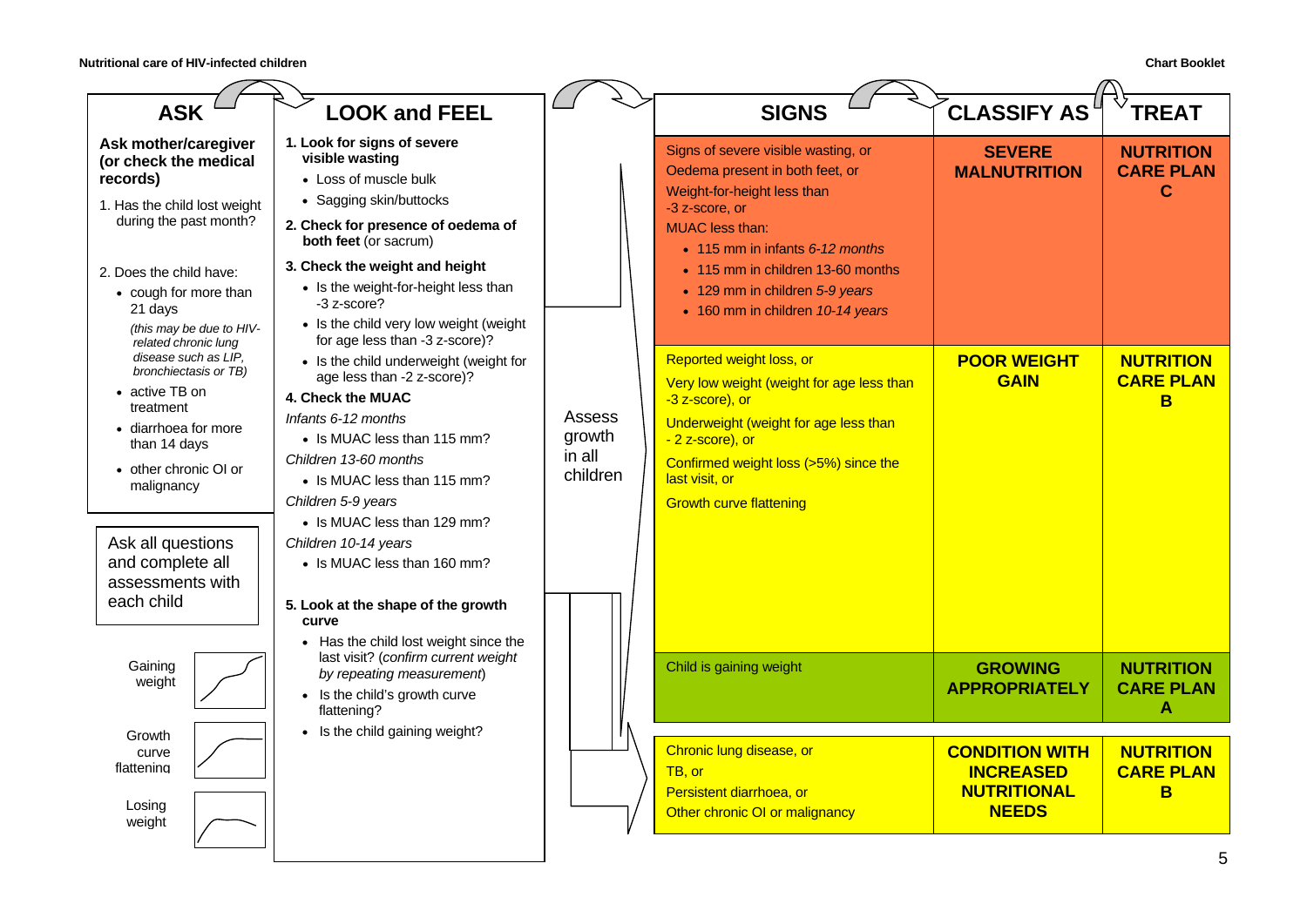*For children >5 yrs, vitamin A should be provided through regular daily micronutrient supplements* 

### *Nutrition Care Plan A for the child who is growing well ± ART*

### **1st Action. Ask about general condition and if child is on any treatment including ART and TB medicine?**

- Also check immunizations (Step 7)
- Is the child at school?
- If child is on ART then also complete Step 10. Check if ART dose needs to be adjusted up.

### 2<sup>nd</sup> Action. Check mother's health (+ need for ART) and care of other children

### $3<sup>rd</sup>$  Action. Nutrition counselling

- Encourage mother/caregiver that the child is growing well. Explain growth chart and how to follow progress.
- Ask, have there been any major changes in the child's circumstances from the last visit that might put the care of the child at risk, including access to food?
- Advise mother/caregiver why additional food (energy) is needed in children (and adults) with HIV infection (approx 10%).
- Counsel on continued breastfeeding if mother is well (check national guidelines related to breastfeeding policy and age of the child).
- Counsel on complementary feeding and replacement feeding (frequency of meals, amount and type of food per meal, responsive feeding – see Appendices VI and VII). Reinforce and encourage good practices.
- Counsel on feeding a variety of foods such as milk, fruit, vegetables, whole grains, cereals and meat/chicken or fish based on local diets i.e. food sources that are high in vitamin A, iron, calcium, etc. and other locally produced foods.
- Review safe food preparation, food and water storage methods and hygiene issues (keep hands, utensils and food preparation area clean; separate raw and cooked foods; cook food thoroughly; keep food at safe temperature; use safe water and food).
- Check if there are other sources of good foods such as garden projects or other community resources.

### **4th Action. Meet age-specific needs and additional 10% energy based on actual weight**

### **Examples of ways to increase energy intake by 10% using food GIVE IN ADDITION TO THE MEALS AND SNACKS APPROPRIATE FOR THE CHILD'S AGE**

#### **6-11 months [additional 60-75 kcal = Total ~760 kcal/day]**

• **LOCAL ADAPTATION** – Give examples and quantities of local foods that can be used to increase energy density of other foods e.g. 2 tsp margarine/oil and 1-2 tsp sugar to porridge or that can be given in addition to normal diet.

#### **12 -23 months [additional 80-95kcal = Total ~990 kcal/day]**

• Local ADAPTATION – Give examples and quantities of local foods that can be used to increase energy density of other foods e.g. margarine/oil and sugar to porridge or that can be given in addition to normal diet.

### **2-5 years [additional 100-140 kcal = Total ~1390 kcal/day]**

• **LOCAL ADAPTATION** – Give examples and quantities of local foods that can be used to increase energy density of other foods or that can be given in addition to normal diet e.g. extra cup of full cream milk/fermented milk.

#### **6-9 years [additional 130-190 kcal = Total ~1815 kcal/day]**

• Local ADAPTATION – Give examples and quantities of local foods that can be used to increase energy density of other foods or that can be given in addition to normal diet e.g. extra cup of full cream milk/fermented milk.

#### **10-14 years [additional 170-230 kcal = Total ~2200 kcal/day]**

• **LOCAL ADAPTATION** – Give examples and quantities of local foods that can be used to increase energy density of other foods or that can be given in addition to normal diet. e.g. extra cup of fruit yoghurt or cheese/peanut butter sandwich

### **5th Action. Ensure adequate micronutrient intake**

 If the child's diet is not balanced and does not contain a variety of animal sourced foods, fruits and vegetables then give a daily micronutrient supplement that provides 1 Recommended Daily Allowance of a wide range of vitamins and other micronutrients. Refer to national guidelines.

### **6th Action. Vitamin A supplements every 6 months**

- 6-12 months 100 000 IU 1-5 years 200 000 IU
- Do not give if child has received dose within the past month e.g. from hospital

### 7<sup>th</sup> Action. De-worm every 6 months (Step 7)

Albendazole (oral) 400 mg single dose every 6 months after first year of life.

### **8th Action. Cotrimoxazole prophylaxis** (Step 7)

Provide from 6 weeks of age 5 mg/kg/day. See step 7 for guidance on when to stop.

### **9th Action. Ensure mother/caregiver understands care plan and ask if she/he has any questions**

**10<sup>th</sup> Action. Review in 2-3 months** (tell caregiver to return earlier if problems arise).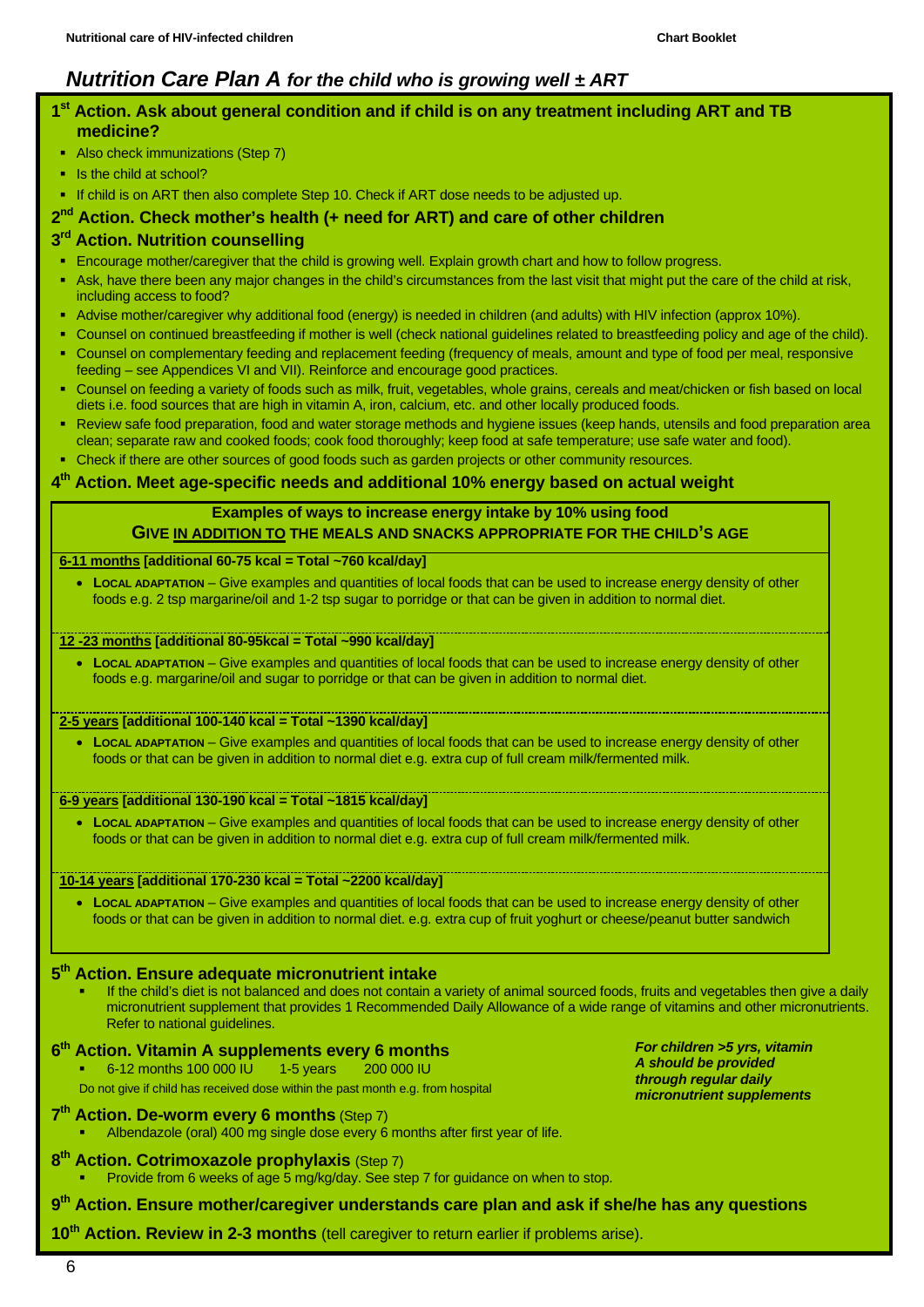### *Nutrition Care Plan B for the child with poor weight gain or increased nutritional needs*

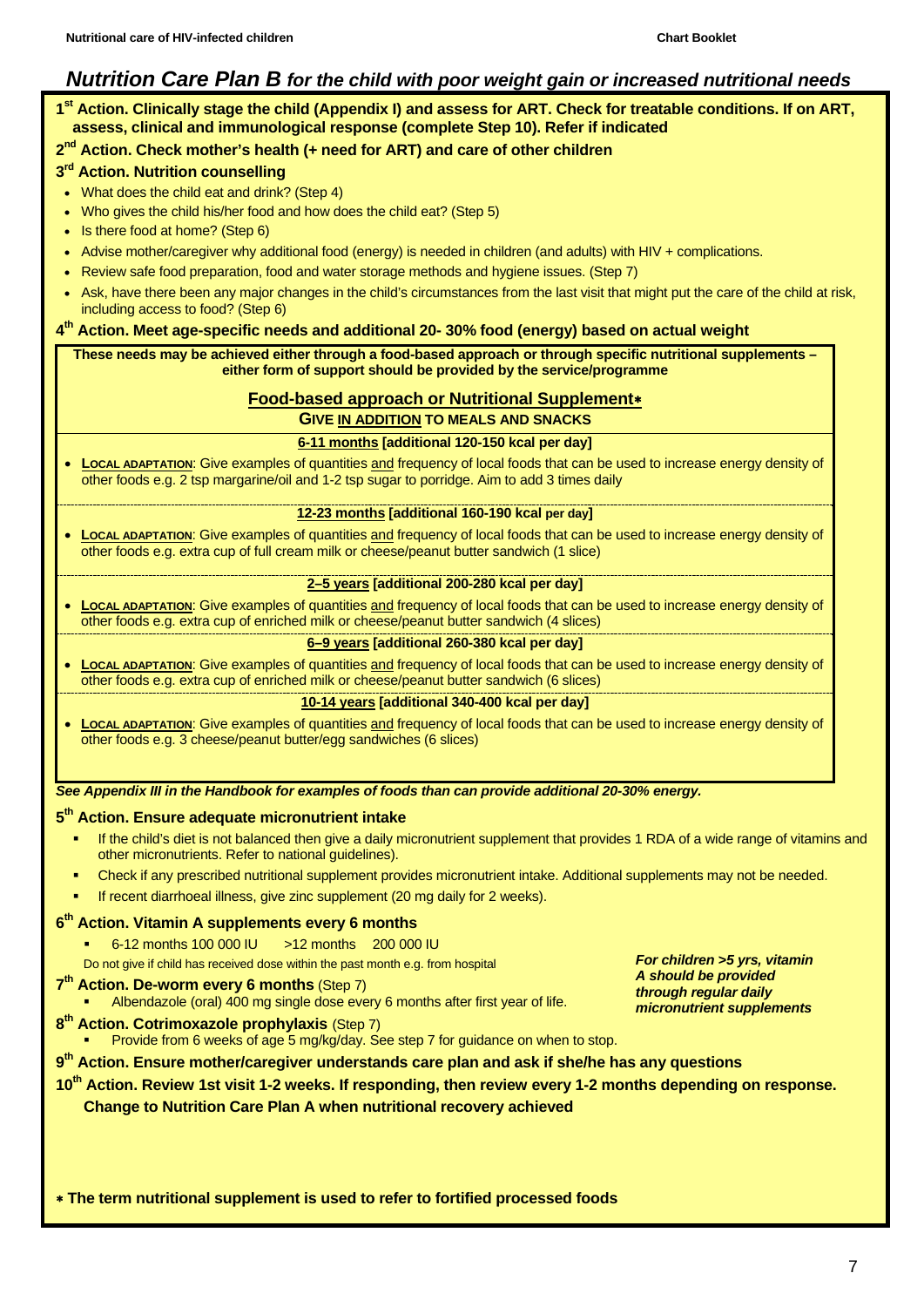### *Nutrition Care Plan C for the severely malnourished HIV-infected child*

1<sup>st</sup> Action. Assess if the child needs to be admitted "CHECK FOR GENERAL DANGER SIGNS" Assess if there are signs of a concurrent opportunistic infection. If yes, then Admit and Treat accordingly. Assess if the child wants to eat. **Conduct a test feed (Step 4).** If the child will not eat (suggestive of underlying complications) then Refer tor specialised care for management as per WHO Management of Children with Severe Malnutrition. If the child eats well then plan home (community-based) management according to table below. Prescribe feeds. Assess if there have been any major changes in the child's circumstances? (Step 6). 2<sup>nd</sup> Action. Clinically stage the child (Appendix I). Assess for ART, clinical and immunological response to ART **including adherence and refer if indicated.**  • All severely malnourished children or those with recent severe weight loss should be assessed for possible ART and to exclude opportunistic infections such as TB.  $3<sup>rd</sup>$  Action. Check mother's health (+ need for ART) and care of other children **4th Action. Home management. Give Therapeutic feeds to provide 50-100% additional energy Give Therapeutic feeding (average ~6-10 weeks) Provide 60-220 kcal/kg/day depending on age (do not rely on home foods being available) 6-11 months [150-220 kcal/kg/day based on actual weight]**  • **Local adaptation –** WHO recommends providing RUTF as the *Therapeutic Feed* of choice to children that are severely malnourished in the recovery/ growth catch-up phase of management. National recommendations should be followed to provide the target energy intake by age group. **12-23 months [150-220 kcal/kg/day based on actual weight]** • **Local adaptation –** WHO recommends providing RUTF as the *Therapeutic Feed* of choice to children that are severely malnourished in the recovery/growth catch-up phase of management. National recommendations should be followed to provide the target energy intake by age group. **2-5 years [150-220 kcal/kg/day based on actual weight]**  • **Local adaptation –** WHO recommends providing RUTF as the *Therapeutic Feed* of choice to children that are severely malnourished in the recovery/growth catch-up phase of management. National recommendations should be followed to provide the target energy intake by age group. **6-9 years [75-100 kcal/kg/day based on actual weight]** • **Local adaptation –** WHO recommends providing RUTF as the *Therapeutic Feed* of choice to children that are severely malnourished in the recovery/growth catch-up phase of management. National recommendations should be followed to provide the target energy intake by age group. **10-14 years [60-90 kcal/kg/day based on actual weight]**  • **Local adaptation –** WHO recommends providing RUTF as the *Therapeutic Feed* of choice to children that are severely malnourished in the recovery/growth catch-up phase of management. National recommendations should be followed to provide the target energy intake by age group. *See Appendix II in the Handbook for composition of recommended therapeutic foods and micronutrient supplementation.*  $5<sup>th</sup>$  Action. Ensure adequate micronutrient intake A child receiving RUTF will receive all the micronutrients that they require through the feeds. A child that receives therapeutic feeding based on local foods should also receive an additional vitamin-mineral supplement that meets the standards for severely malnourished children. If recent diarrhoeal illness and child not receiving RUTF, give zinc supplement (20 mg daily for 2-4 weeks).  $6<sup>th</sup>$  Action. Vitamin A supplements every 6 months 6-12 months 100 000 IU >12 months 200 000 IU Do not give if child has received dose within the past month e.g. from hospital 7<sup>th</sup> Action. De-worm every 6 months (Step 7) Albendazole (oral) 400 mg single dose every 6 months after first year of life. **8th Action. Cotrimoxazole prophylaxis** (Step 7) Provide from 6 weeks of age 5 mg/kg/day. See step 7 for guidance on when to stop. **9th Action. Ensure mother/caregiver understands care plan and ask if she/he has any questions**  10<sup>th</sup> Action. If managed at home, then review in 1 week to ensure weight gain of at least 5 g/kg/d (if managed in **hospital expect weight gain of ~10-15 g/kg/d) If gaining weight then review every 1-2 weeks until recovery (children can usually only tolerate this energy intake for 6-10 weeks). If not gaining weight then consider admission. Review and change to plan A or plan B if child has condition with increased nutritional needs.** *For children >5 yrs, vitamin A should be provided through regular daily micronutrient supplements*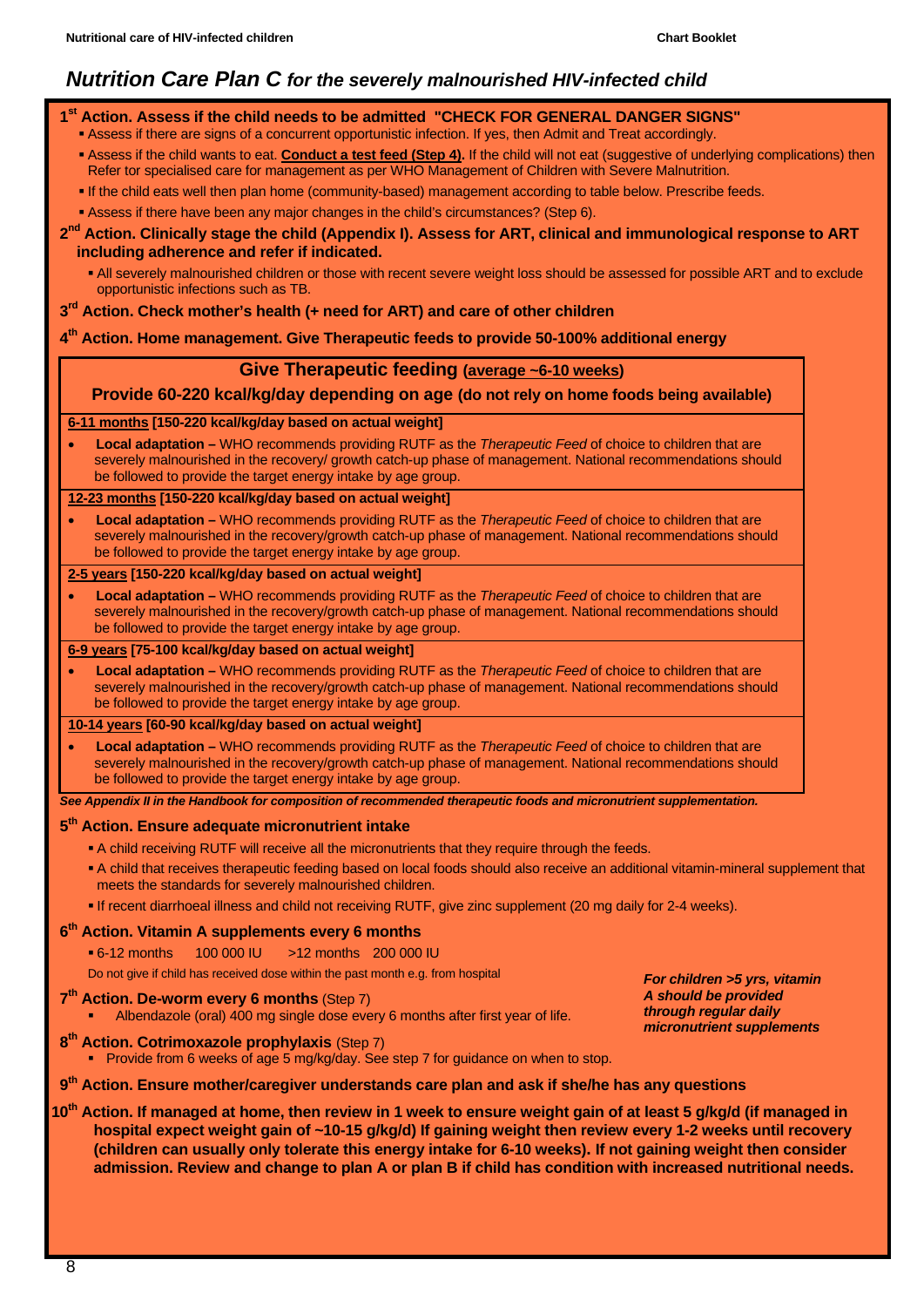### **SECTION TWO – IMPLEMENTING THE NUTRITION CARE PLAN**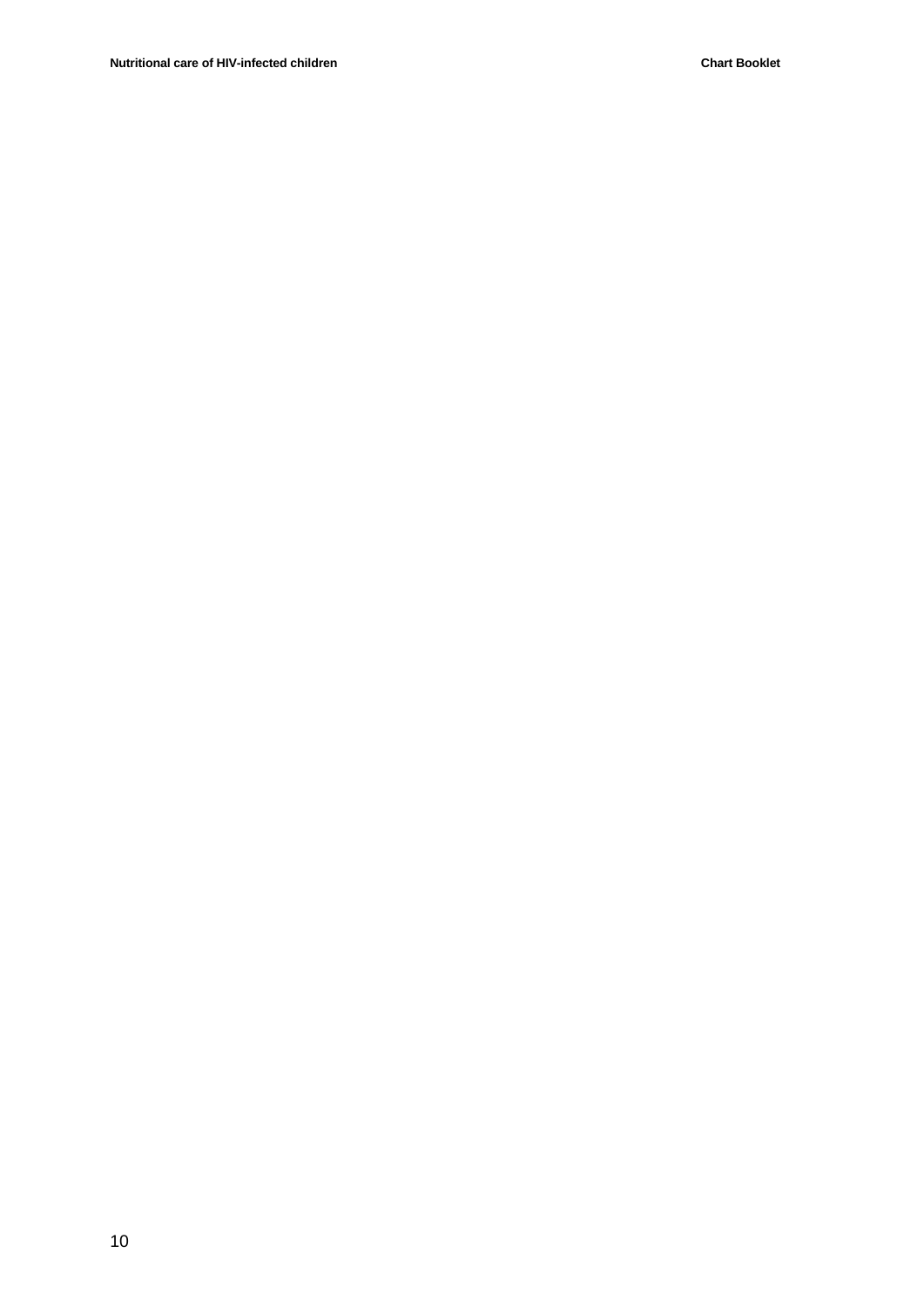### *Step 4. What does the child eat and drink*

**If a child is not growing well or there has been recent weight loss or growth faltering or the child is underweight, then check what the child eats and drinks.**

| <b>Assess</b>                                                                                                                                                                                                                                                                                                         | <b>Classify/Consider</b>                                                                                                                                                                                                                                                                     | Counsel                                                                                                                                                                                                                                                                                                                                     |
|-----------------------------------------------------------------------------------------------------------------------------------------------------------------------------------------------------------------------------------------------------------------------------------------------------------------------|----------------------------------------------------------------------------------------------------------------------------------------------------------------------------------------------------------------------------------------------------------------------------------------------|---------------------------------------------------------------------------------------------------------------------------------------------------------------------------------------------------------------------------------------------------------------------------------------------------------------------------------------------|
| 1. Ask about milk given                                                                                                                                                                                                                                                                                               |                                                                                                                                                                                                                                                                                              |                                                                                                                                                                                                                                                                                                                                             |
| What types of milk do you usually<br>a.<br>give to the child each day?                                                                                                                                                                                                                                                | If no solid food eaten in last 4 meals, or<br>only milk taken in the last 24hrs, then                                                                                                                                                                                                        | If Serious Poor Food Intake<br>then refer urgently for<br>admission or other immediate                                                                                                                                                                                                                                                      |
| How much, and how often do you<br>b.<br>give these?                                                                                                                                                                                                                                                                   | classify as Serious Poor Food Intake                                                                                                                                                                                                                                                         | social/welfare support.                                                                                                                                                                                                                                                                                                                     |
| Do you ever breastfeed your child?<br>c.                                                                                                                                                                                                                                                                              |                                                                                                                                                                                                                                                                                              |                                                                                                                                                                                                                                                                                                                                             |
| 2. Food intake (past 24 hours)<br>Ask, from the time the child woke up<br>yesterday until he/she went to sleep at<br>night, what did he/she eat:<br>for breakfast<br>as a snack between breakfast and<br>lunch<br>for lunch<br>as a snack between lunch and dinner<br>for dinner<br>a. Was the frequency of meals and | If food intake is less than<br>recommended then classify as <b>Poor</b><br>Food intake.<br>Try to identify cause e.g. recent illness,<br>change in social circumstances, and<br>ask if this is because there is<br>insufficient supply, reluctance to drink<br>or unsure of correct volumes. | If Poor Food intake then<br>• Counsel on complementary/<br>appropriate feeds (see next<br>page).<br>• Also consider Food support<br>(see Step 6) if appropriate<br>(check what other public<br>sector support is available<br>e.g. grants and other<br>NGO/CBO support in the<br>area.<br>• Assess and exclude other<br>medical conditions. |
| snacks appropriate for the child's<br>age?<br>b. Was the quantity of the main meal<br>appropriate for the child's age?<br>c. Did the child eat meat, fish or eggs in<br>the past week?                                                                                                                                | If food intake adequate then classify as<br>Food intake adequate.                                                                                                                                                                                                                            | If adequate and no changes in<br>food intake then assess<br>complementary feeding<br>practices (see below) and then<br>who feeds the child and how<br>the child eats (see Step 5).                                                                                                                                                          |

| Age-related milk and     | <b>Appropriate</b>                                                 |                                             | <b>Insufficient</b>       |
|--------------------------|--------------------------------------------------------------------|---------------------------------------------|---------------------------|
| food intake<br>standards | Full Cream Milk (incl. fermented<br>milks)                         | Food (cooked) <sup>•</sup>                  |                           |
| 6-11 months              | If BF, then frequently/on demand<br>If not BF, then 200-500 ml/day | $\frac{1}{2}$ cup x 4/day                   | Anything less<br>than the |
| $12 - 23$ months         | 200-500 ml/day (1-2 cups)                                          | $\frac{3}{4}$ - 1 cup x 4/day               | recommended<br>amounts    |
| 24-59 months             | 500-750 ml/day (2-3 cups)                                          | 1 - 2 cups $\times$ 4/day                   |                           |
| $6 - 9$ years            | 500-750 ml/day (2-3 cups)                                          | $2 - 3$ cups x $3$ /day                     |                           |
| 10-14 years              | 500-750 ml/day (2-3 cups)<br>1 $cup = 240$ ml                      | $2 - 3$ cups x $3$ /day<br>1 $cup = 240$ ml |                           |

### **IF FOOD INTAKE IS INSUFFICIENT THEN ALSO ASSESS ABILITY TO EAT**

| 3. Ability to eat (past 48 hours)                                                                                                                                  |                                                                                                |                                                                                                                                        |
|--------------------------------------------------------------------------------------------------------------------------------------------------------------------|------------------------------------------------------------------------------------------------|----------------------------------------------------------------------------------------------------------------------------------------|
| Ask, does the child                                                                                                                                                | If any difficulty is identified<br>then assess if there is a                                   | If vomiting everything then refer<br>urgently, check for dehydration                                                                   |
| Vomit everything<br>a.<br>b. Frequently vomit<br>Vomit occasionally<br>C.<br>d. Have difficulty swallowing/chewing<br>e. Have mouth sores/ulcers<br>f.<br>Eat well | problem of<br>poor appetite<br>• sore mouth/throat<br>• change in taste<br>• vomiting<br>other | See Step 9 for guidance on children with<br>specific needs<br>If the child is on ART and vomiting - see<br>Step 10 for children on ART |

•  *Assuming an energy density of 0.8-1 kcal/g.* 

-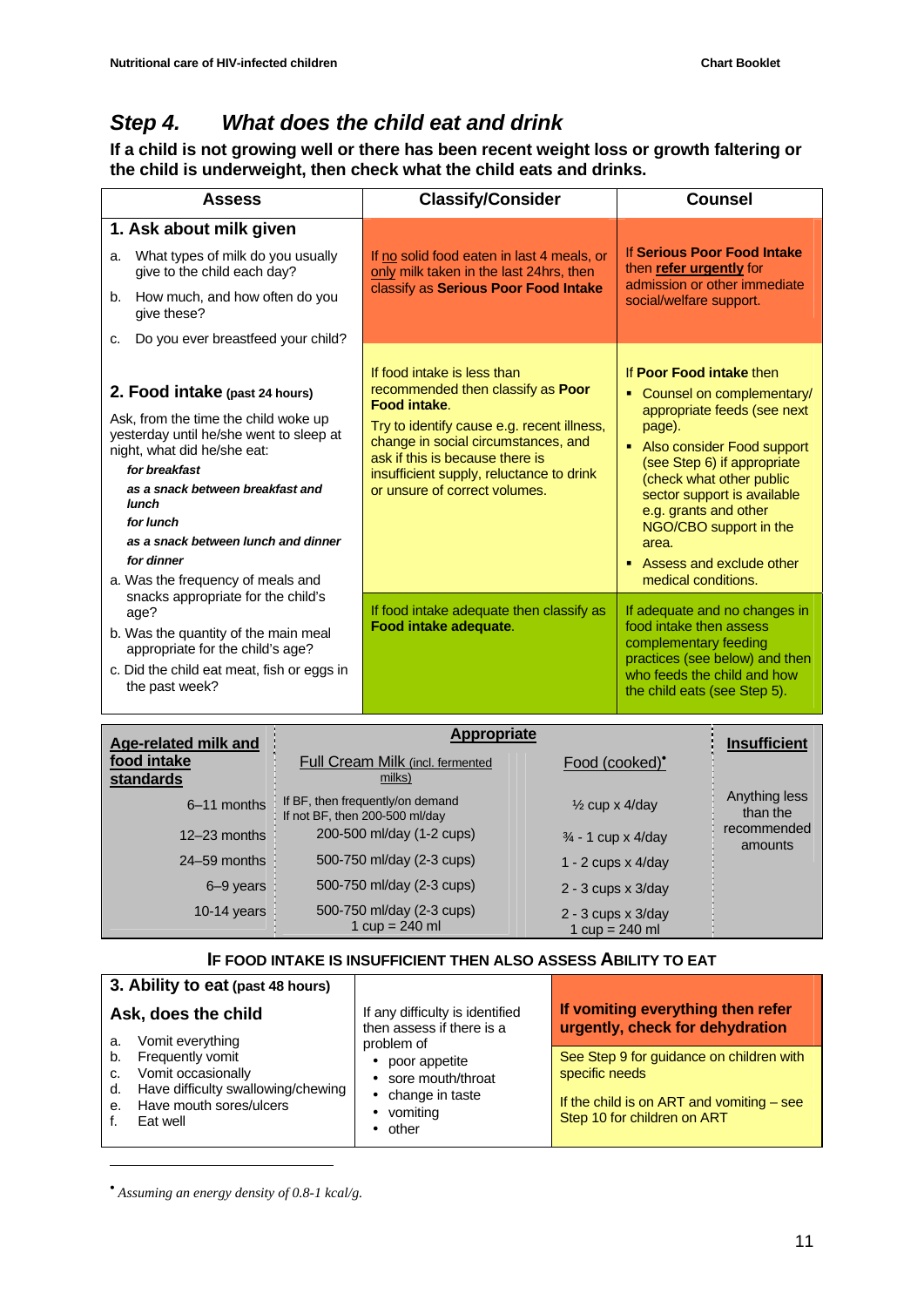**In children with severe malnutrition assess if the child has a good appetite and decide if child can be managed at home or needs to be admitted to hospital.**

| Ask about Appetite (past 48 hours)          | If a. then classify as<br>Appetite good. Consider home management |
|---------------------------------------------|-------------------------------------------------------------------|
| a. Keen to eat                              | If b. or c. assess appetite of the child, if he/she does not      |
| b. Reluctant to eat                         | accept food, then classify as Appetite poor.                      |
| c. Has the child been eating less recently? | <b>Plan admission</b>                                             |

### **Counselling Sheet on Appropriate Feeding**

### **If a child has Poor growth, then**

1. Assess what foods are available in the community and what the family can afford.

2. Discuss, (for children up to 2 years old see Guiding principles for Complementary feeding – Appendix V and Appendix VI in the Handbook).

- the benefits and ways of providing a variety of foods each week (it may be impractical to provide all food groups every day) following these principles
	- ♦ Enjoy a variety of foods
	- ♦ Chicken, fish, milk (cow, goat etc.) and fermented milk, meat or eggs could be eaten daily
	- ♦ Eat plenty of vegetables and fruits everyday. Eat beans, peas, lentils and soy regularly
	- ♦ Use salt sparingly
	- ♦ Encourage the child to eat using a separate plate
	- ♦ Encourage and help the child to eat with patience
	- ◆ Drink clean, safe water
	- ◆ Be active
- ways of increasing the energy intake of foods (see Suggestion sheet 1)
- **numaries in the set of the state of the set of the set in the best way**
- other local resources that may increase access to quality foods, such as garden projects or other community programmes
- **socio-economic support such as microcredit initiatives**
- **EXEDENT IS and practices regarding complementary feeds, foods for children with HIV**
- **•** other traditional medicines or treatments

#### **and,**

- 3. Refer to someone who has the time and additional knowledge to offer the best advice on the same issues. This may be someone with additional training at the clinic, a nutrition advisor or a dietician
- 4. Check if demonstration kitchen is available to show methods of improving food offered.
- 5. Check availability of local support groups/ special follow-up clinics.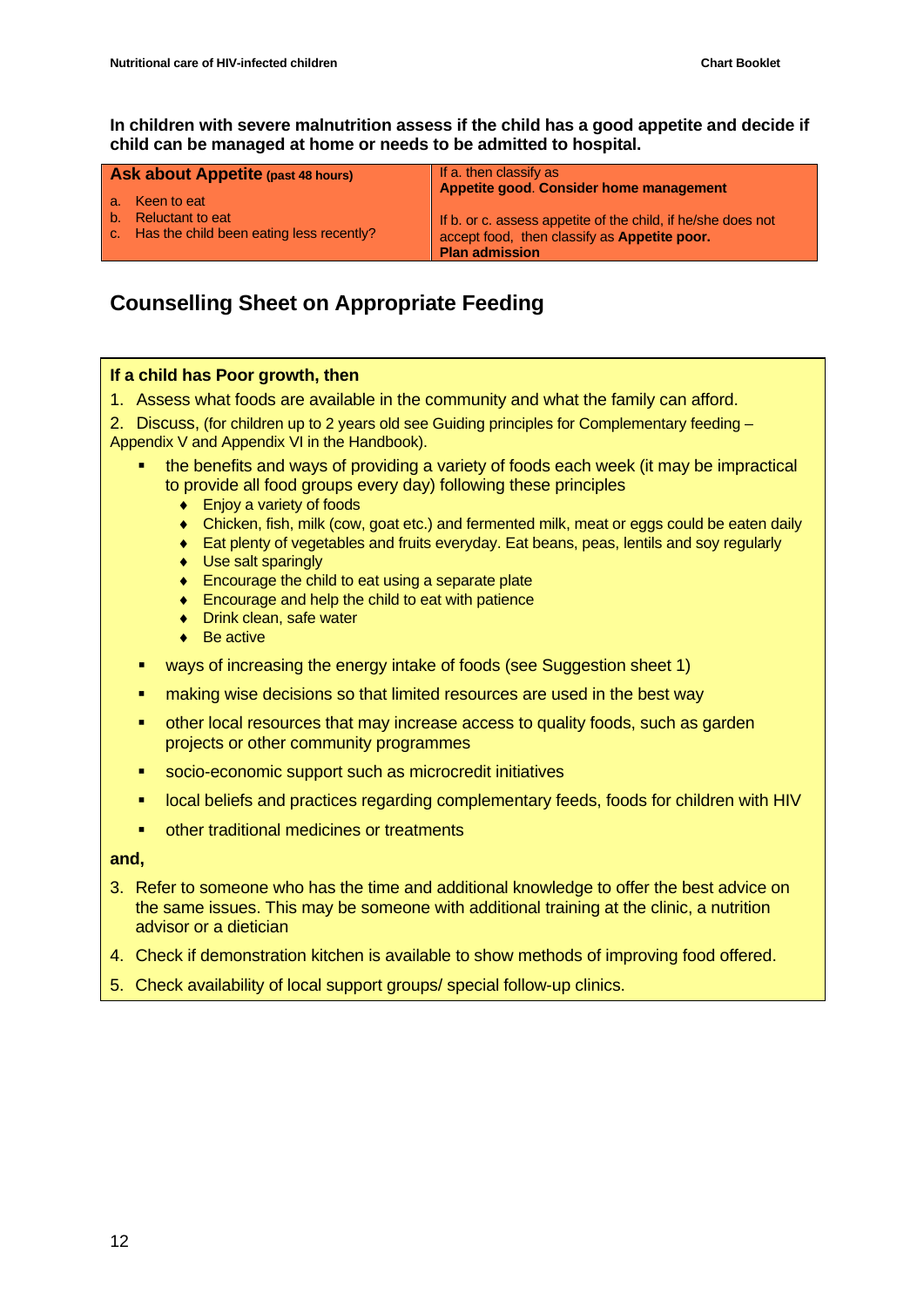### *Step 5. Discuss who gives the child his/her food*

| <b>Assess</b>                                                                                                                                                                                                                                                                                                                                                                                             | <b>Classify/Consider</b>                                                                                                                                                                                                                                                                                                                                                                                                             | <b>Manage</b>                                                                                                                                                                                                                                                                                                                                                                                                                                                                                                                                                                                   |
|-----------------------------------------------------------------------------------------------------------------------------------------------------------------------------------------------------------------------------------------------------------------------------------------------------------------------------------------------------------------------------------------------------------|--------------------------------------------------------------------------------------------------------------------------------------------------------------------------------------------------------------------------------------------------------------------------------------------------------------------------------------------------------------------------------------------------------------------------------------|-------------------------------------------------------------------------------------------------------------------------------------------------------------------------------------------------------------------------------------------------------------------------------------------------------------------------------------------------------------------------------------------------------------------------------------------------------------------------------------------------------------------------------------------------------------------------------------------------|
| 1. Caregiver and<br>environment                                                                                                                                                                                                                                                                                                                                                                           |                                                                                                                                                                                                                                                                                                                                                                                                                                      |                                                                                                                                                                                                                                                                                                                                                                                                                                                                                                                                                                                                 |
| Ask:<br>Who feeds the child most times<br>a <sub>1</sub><br>each day?<br>Who prepares the food for the<br>b.<br>child each day?<br>Has the care of the child or<br>$C_{1}$<br>household circumstances<br>changed since the last visit or<br>in the last 4 weeks?<br>Is the mother living in the same<br>d.<br>household?<br>Is the mother physically well<br>е.<br>(weight stable) or sick at<br>present? | The answers to a. and b. are helpful<br>to decide who is the most<br>appropriate person with whom to<br>discuss changes in feeding or food<br>preparation.<br>If the caregiver or circumstances (c)<br>have changed in the past 4 weeks,<br>then classify as <b>Caregiving not</b><br>stable.<br>If the mother is living in another<br>household or she is dead or unwell,<br>then also classify as <b>Caregiving not</b><br>stable. | If Caregiving not stable then<br>explore whether additional support<br>might be helpful and whether referral<br>to other services might be<br>appropriate e.g. social worker or<br>child protection or other local<br>community resources.<br>If the mother has recently died or is<br>acutely unwell then make back up<br>plan for child. Plan review of the<br>child in 4 weeks to check he/she is<br>being cared for adequately.<br>Also check about other children<br>in the household.<br><b>Counsel about other resources</b><br>that might be available e.g. NGOs,<br>church groups etc. |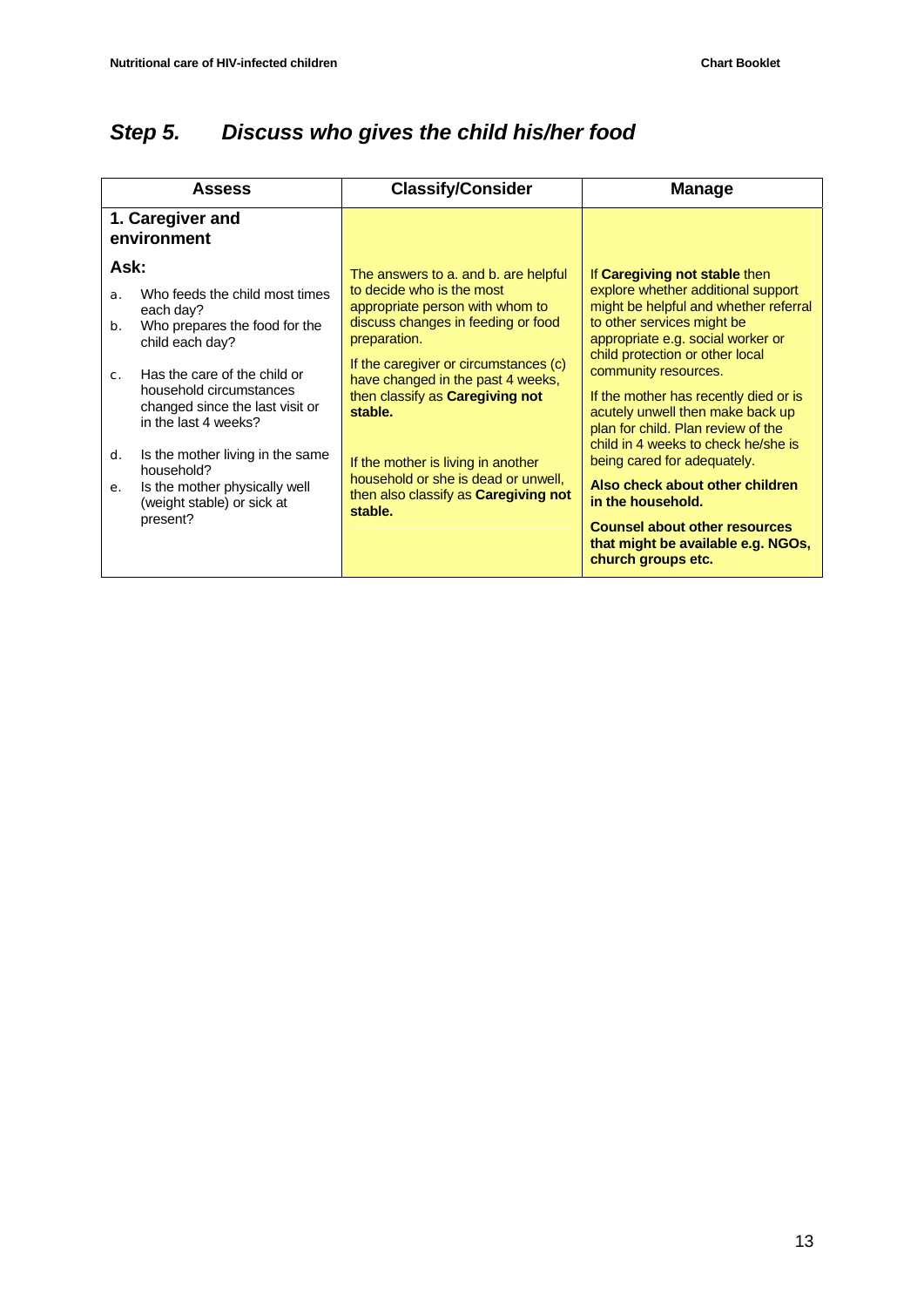### *Step 6. Assess food access and financial support*

(local adaptations to these guidelines should include resources/responses as appropriate)

| <b>Assess</b>                                                                                                                                                                                                                       | <b>Classify</b>                                                                                                    | <b>Manage</b>                                                                                                                                                                                                                                                                                                                                    |
|-------------------------------------------------------------------------------------------------------------------------------------------------------------------------------------------------------------------------------------|--------------------------------------------------------------------------------------------------------------------|--------------------------------------------------------------------------------------------------------------------------------------------------------------------------------------------------------------------------------------------------------------------------------------------------------------------------------------------------|
| 1. Financial support<br>available to caregiver                                                                                                                                                                                      |                                                                                                                    |                                                                                                                                                                                                                                                                                                                                                  |
| Does anyone in the household<br>a.<br>have regular income?                                                                                                                                                                          | If yes, then classify as <b>Financially</b><br>supported<br>If no, then classify as No Financial<br><b>support</b> | If No financial support explore<br>whether additional support might be<br>helpful and whether referral to other<br>services might be appropriate e.g.<br>social worker or child protection or<br>other local community resources.<br>(health worker needs to explore and<br>know what other resources are<br>available in the local communities) |
| 2. Food access (past 4 weeks)                                                                                                                                                                                                       |                                                                                                                    |                                                                                                                                                                                                                                                                                                                                                  |
| Have there been days in the<br>a.<br>past 4 weeks when there has<br>not been enough food available<br>to feed to the child? For<br>example when you have had to<br>skip meals yourself or for the<br>child or give smaller amounts? | If the answer to b. is yes, then<br>classify as 'Serious food shortage'                                            | If classified as 'Serious food<br>shortage' then refer urgently to<br>local services for Family Food<br>Support                                                                                                                                                                                                                                  |
| If yes, then ask                                                                                                                                                                                                                    | If the answer to a. is yes and to b is                                                                             | If classified as 'Food shortage' then                                                                                                                                                                                                                                                                                                            |
| Does this happen every<br>b.<br>week?                                                                                                                                                                                               | no, then classify as 'Food shortage'                                                                               | refer to local services and other<br>community resources for<br>consideration of Family Food<br>Support. Explore options for food<br>gardens etc.                                                                                                                                                                                                |

### **When to provide Family Food Support**

- If **Serious Food shortage** is identified then **urgent** support must be found
- If **Food shortage** is identified then programmes should explore ways of assisting the parent/caregiver which may include providing Food Support

**When to stop Family Food Support<sup>\*</sup>** (consider combination of the criteria below)

- Until the acute circumstances have resolved, **or**
- Time-related e.g. 6 months, **or**
- If the child is gaining weight and at least -1 z-score for weight-for-height or weight-forage.

**Support for entire family/other children**. Local policies will need to decide if they will support individual children/+siblings/+entire family.

-

<sup>∗</sup> *These criteria have not been formally tested in the context of HIV to know if they are valid and useful.*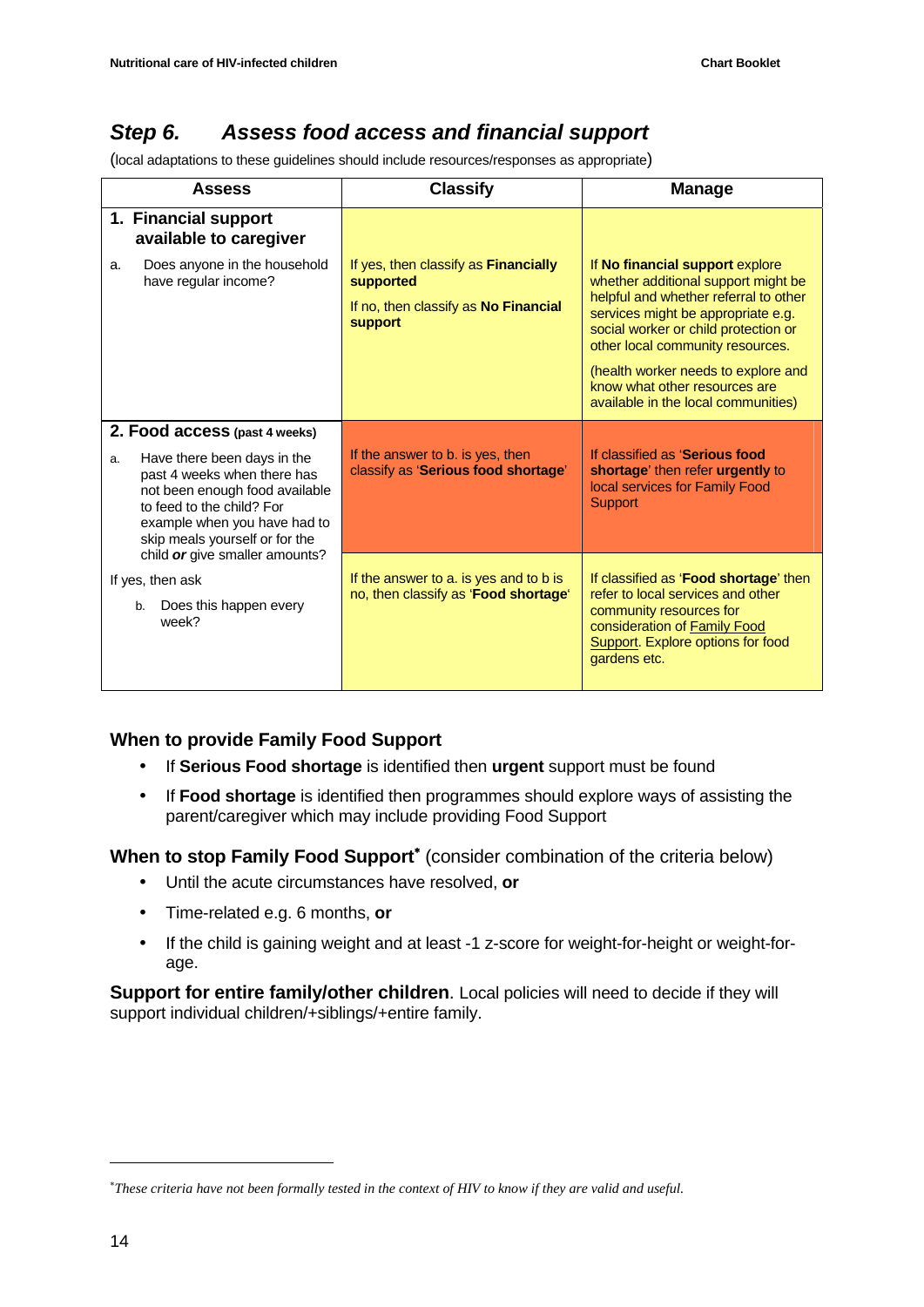### *Step 7. Discuss exercise and avoid risk factors for malnutrition*

- • **Discuss importance of maintaining good nutritional status**
- • **Discuss Exercise and Play**
- • **Discuss Avoiding infections including avoiding contact with patients with active TB and use of insecticide-treated bednets (in malaria endemic areas)**
- • **Discuss Hygiene and food safety**
- • **Check that Immunizations are up to date**
- • **Check that child is receiving daily co-trimoxazole, and regular supply of these medicines from the clinic**
- • **Check that child has received deworming medicine every 6 months. If not, treat**
- • **Check that child has received vitamin A every 6 months (IMCI schedule). If not, then give**

### **Hygiene and food safety**

- **wash hands before preparing, and eating food;**
- **keep utensils and food preparation areas clean;**
- **separate raw and cooked foods;**
- **cook food thoroughly;**
- **keep food at a safe temperature;**
- **use safe water (filter and boil if necessary) and foods.**

### **Immunizations**

| Vaccine                     | Asymptomatic<br><b>HIV infection</b> | <b>Symptomatic HIV infection</b>                                             | <b>Timing of vaccine</b> |
|-----------------------------|--------------------------------------|------------------------------------------------------------------------------|--------------------------|
| <b>BCG</b>                  | Yes                                  | No                                                                           | <b>Birth</b>             |
|                             |                                      | (e.g. at a later age if no scar is<br>present or missed earlier vaccination) |                          |
| <b>DPT</b>                  | Yes                                  | Yes                                                                          | 6, 10, 14 weeks          |
| <b>OPV</b>                  | Yes                                  | Yes                                                                          | Birth, 6, 10, 14         |
|                             |                                      |                                                                              | weeks                    |
| <b>Measles</b>              | Yes                                  | Yes                                                                          | 6 and 9 months           |
| <b>Hepatitis B</b>          | Yes                                  | Yes                                                                          | 6, 10, 14 weeks          |
| Haemophilus Infuenza type B | Yes                                  | Yes                                                                          | 6, 10, 14 weeks          |

In the event of exposure e.g. to chicken pox or measles, HIV-infected children especially those with severe immunosuppression should receive immunoglobulin.

- *Varicella immunoglobulin (0.15 ml/kg) within 3 days of exposure*
- *Measles immunoglobulin (0.5 ml/kg, max 15 ml) within 6 days of exposure*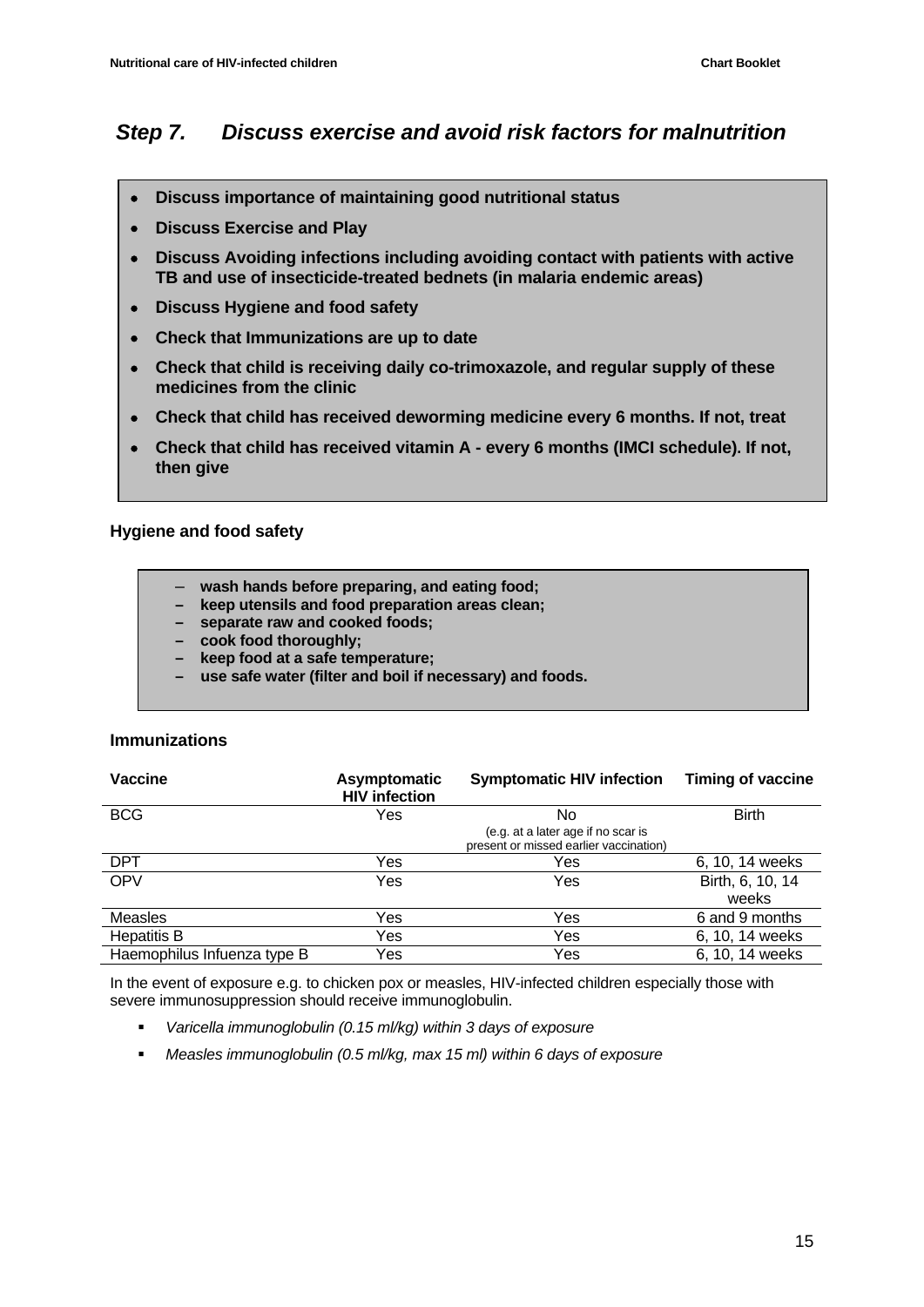### **Regular (Prophylactic) cotrimoxazole**

All HIV-infected children should receive prophylactic cotrimoxazole following the guidelines provided below to prevent PCP pneumonia.

**Co-trimoxazole formulations and dosage for infant and children living with HIV or exposed to HIV**

| <b>Recommended daily</b><br>dosage                                              | <b>Suspension</b><br>(5 ml of syrup<br>200 mg/40 mg | Child tablet<br>$(100 \text{ mg}/20 \text{ mg})$ | Single-strength<br>adult tablet<br>(400 mg/80 mg) <sup>2</sup> | Double strength<br>adult tablet<br>(800 mg/160 mg) |
|---------------------------------------------------------------------------------|-----------------------------------------------------|--------------------------------------------------|----------------------------------------------------------------|----------------------------------------------------|
| 6 months-5 years<br>$200 \text{ mg}$<br>sulfamethoxazole/<br>40 mg trimethoprim | $5 \text{ ml}^3$                                    | Two tablets                                      | Half tablet                                                    |                                                    |
| 6-14 years<br>400 mg<br>sulfamethoxazole/<br>80 mg trimethoprim                 | $10 \text{ ml}^3$                                   | Four tablets                                     | One tablet                                                     | Half tablet                                        |
|                                                                                 |                                                     | Frequency - once a day                           |                                                                |                                                    |

With current evidence is not yet clear if cotrimoxazole continues to provide protection after immune restoration is achieved.

### **Regular (prophylactic) vitamin A supplements every 4-6 months (IMCI schedule)**

Regular vitamin A helps protect HIV-infected children against episodes of severe diarrhoea. In this way vitamin A protects against malnutrition and improves survival in HIV-infected children. For HIV-infected children from 6 months to 5 years vitamin A supplementation can be given every 6 months in the following doses:

- 6-12 months 100 000 IU
- 1-5 years 200 000 IU

**Do not give if child has received dose within the past month e.g. from hospital**

For children >5 years, vitamin A should be provided through regular daily micronutrient supplements.

### **De-worming**

Worm infestation of the intestines can result in poor appetite, anaemia and poor growth. In areas where worm infestations are common, regular deworming is recommended, using Albendazole oral, 400 mg single dose every 6 months after the first year of life.

-

<sup>&</sup>lt;sup>2</sup> Splitting tablets into quarters is not considered best practice. This should be done only if syrup is not available.<br><sup>3</sup> Children of these gase (6 months 14 years) way swallow swebed tablets.

*Children of these ages (6 months-14 years) may swallow crushed tablets.*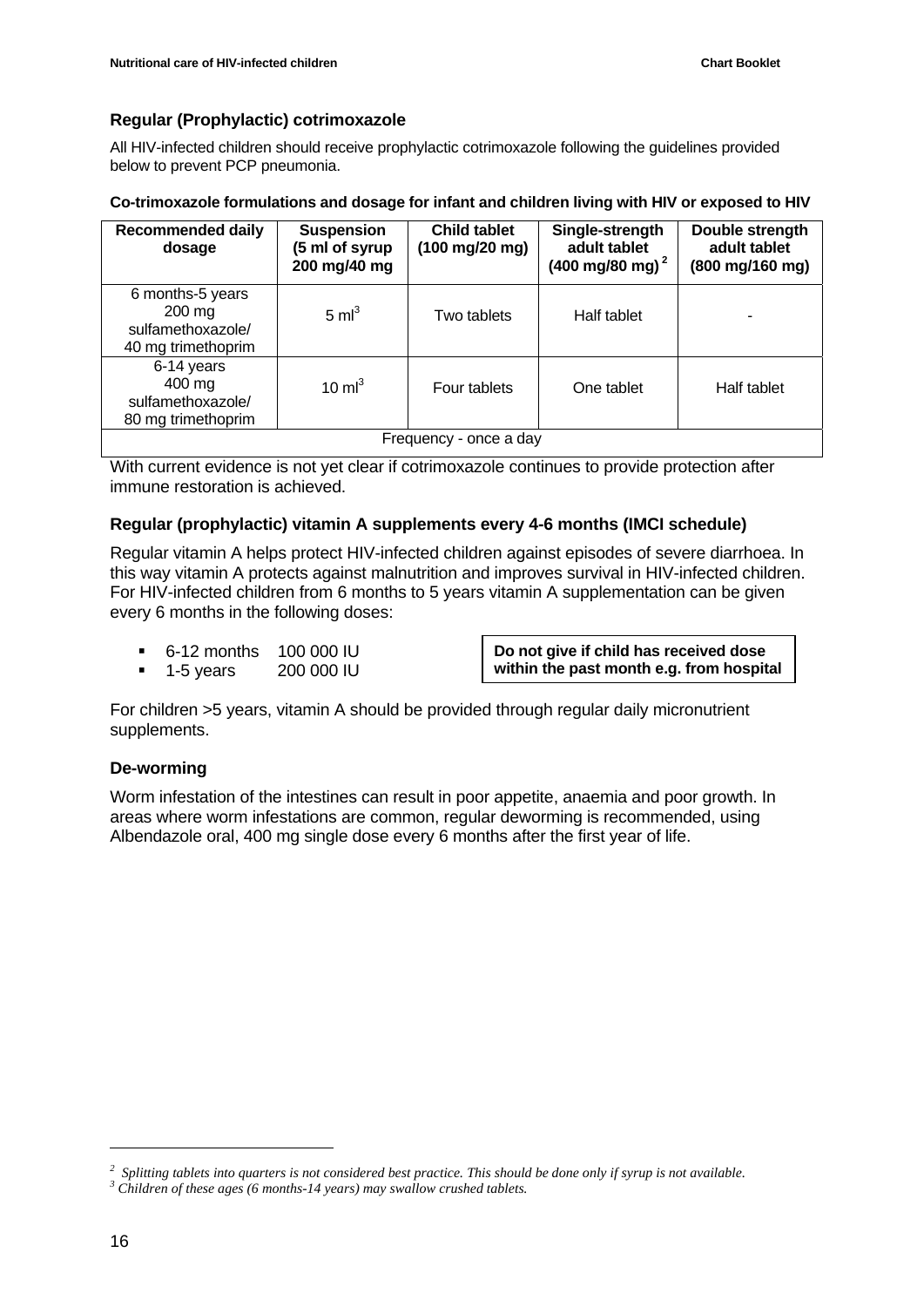### *Step 8. Decide if to refer and when to review*

| <b>Condition</b>                                                                                                                                     | <b>Review interval</b>                           | <b>Comment</b>                                                                                                                         |
|------------------------------------------------------------------------------------------------------------------------------------------------------|--------------------------------------------------|----------------------------------------------------------------------------------------------------------------------------------------|
| The child who is well and growing<br>appropriately                                                                                                   | 2-3 months                                       | Unless needing to attend to<br>receive routine cotrimoxazole/<br>micronutrient or other<br>support/treatment, including<br><b>ART</b>  |
| The child on antiretroviral treatment<br>(ART)                                                                                                       | 3 months                                         | If gaining weight and no other<br>problems                                                                                             |
|                                                                                                                                                      | 2-4 weeks                                        | If failing to gain weight                                                                                                              |
| The child who has chronic increased<br>nutritional needs but investigated and<br>no other active problems                                            | 2-3 months                                       | Tell caregiver to return earlier if<br>problems arise                                                                                  |
| <b>Child starting on Nutrition Care Plan B</b>                                                                                                       | First visit 1-2<br>weeks<br>Then $1-2$<br>months | Tell caregiver to return earlier if<br>problems arise                                                                                  |
| The child who is unwell and/or<br>showing signs of growth faltering or<br>has had recent diarrhoeal illness                                          | 2-4 weeks                                        | May require more frequent<br>visits depending on clinical<br>status and support offered or<br>being provided                           |
| When the child is malnourished +/-<br>other signs of disease progression<br>e.g. history of recent severe weight<br>loss or recent diarrhoea illness | <b>Weekly</b>                                    | Only if fulfils criteria for<br>management at home and no<br>immediate need of other<br>investigations that require<br>hospitalisation |
| When a child is severely malnourished<br>with medical complications or no<br>appetite                                                                | <b>Refer for</b><br>hospitalization              |                                                                                                                                        |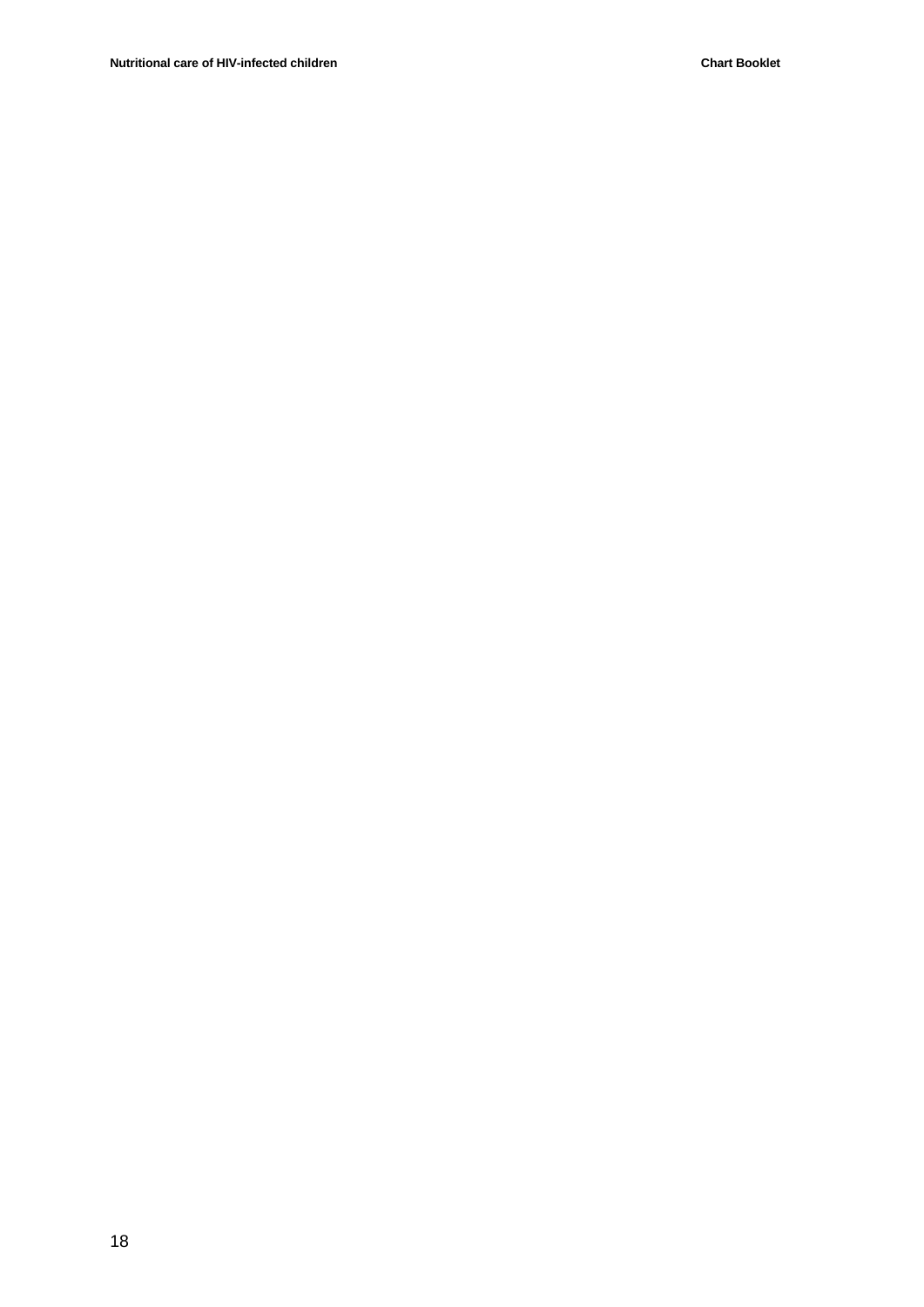### **SECTION THREE – CHILDREN WITH SPECIAL NEEDS**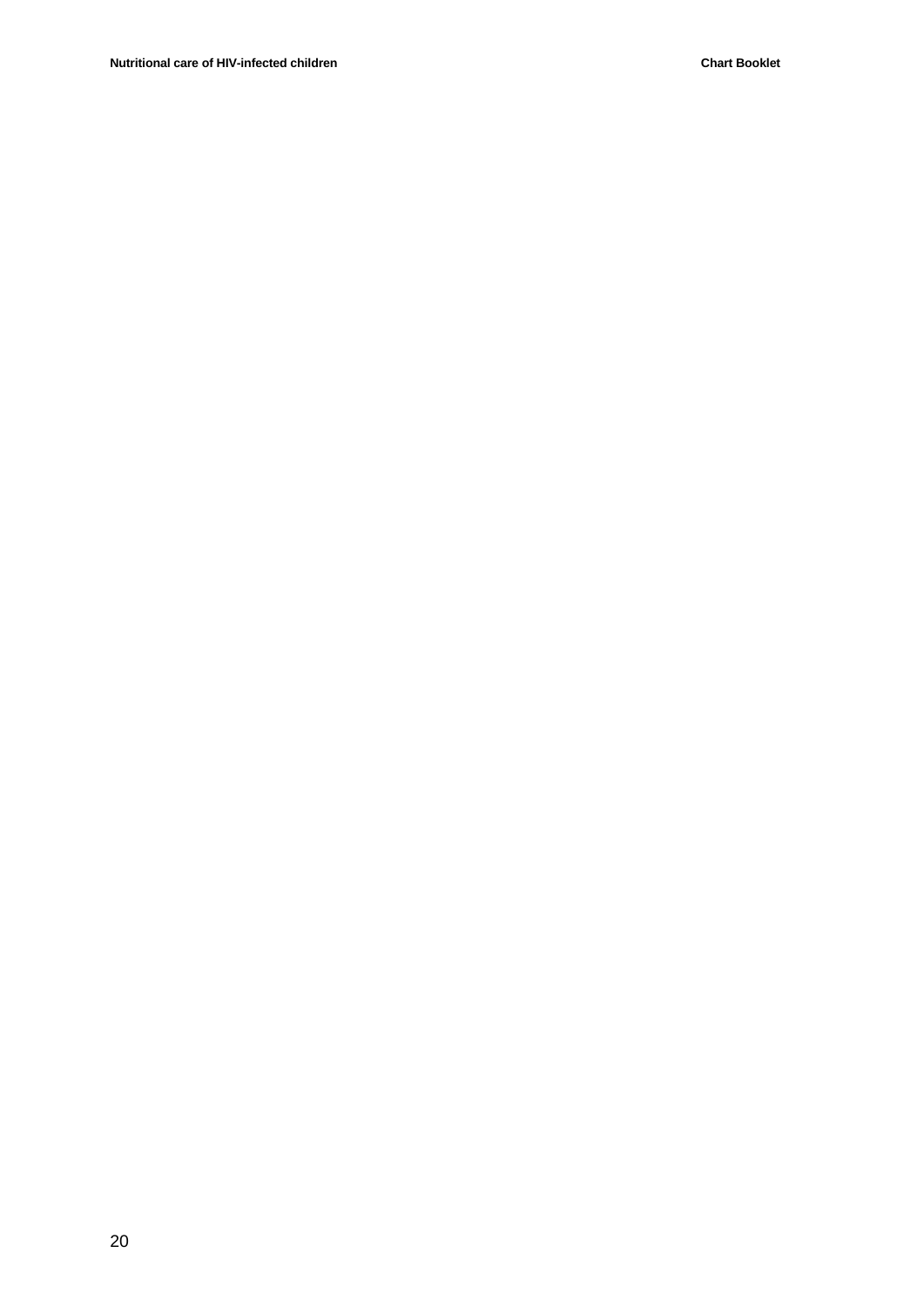### *Step 9. The HIV-infected child with special needs*

HIV-infected children can be expected to experience many difficulties in the course of their lives. Some of these can be made easier using simple techniques learned from other conditions. The following suggestions sheets are at the back of this *Chart Booklet*.

*Suggestion sheet 1. How to add extra energy and protein to everyday foods Suggestion sheet 2. What to try if the child does not feel like eating Suggestion sheet 3. What to try if the child has a sore/dry mouth or throat Suggestion sheet 4. What to try if the child has a change in taste Suggestion sheet 5. What to try if the child has diarrhoea Suggestion sheet 6. What to try if the child has nausea and/or vomiting* 

### **A. Eating during and when recovering from an illness – see Suggestion sheet 1**

It is often difficult to encourage children to eat during a febrile illness or when otherwise unwell e.g. difficulty breathing. During these acute illnesses, HIV-infected children are likely to lose weight. If this weight is not recovered in the weeks after the illness, then the child's growth curve is likely to drop to a lower level in the long term. Hence it is important to optimise intake during illnesses if possible (in hospital this may require inserting a nasogastric tube) and targeting the recovery period to recover lost weight by ensuring the best care and nutritional intake. In the recovery period it is important to:

- **EXEDENT** increase the energy and protein using everyday foods:
- ensure that food is available day and night so that if the child is hungry then he/she has something appropriate to eat; and
- **EXECOUTE:** encourage the child in simple and loving ways.

Some of the ways to encourage a child to eat include the following.

- $\triangleright$  Make the child comfortable.
- $\triangleright$  Be patient and feed slowly.
- $\triangleright$  Feed small amounts frequently. Children may tire easily while eating, making it difficult to eat sufficient food at a sitting. Offering feeds frequently may be needed to increase food intake.
- $\triangleright$  Give foods that the child likes.
- $\triangleright$  Give a variety of foods and extra fluids.
- $\triangleright$  If the child is thirsty give fluids that have some energy e.g. milk, rather than commercial juices or fizzy drinks that have very little nutritional value.
- $\triangleright$  Pay attention to the child and make feeding a happy time.

Sick children need extra drinks and food during illness, for example if they have fever or diarrhoea. A sick child may prefer breastfeeding to eating other foods. Do not withhold food from a sick child unless there is a medical reason.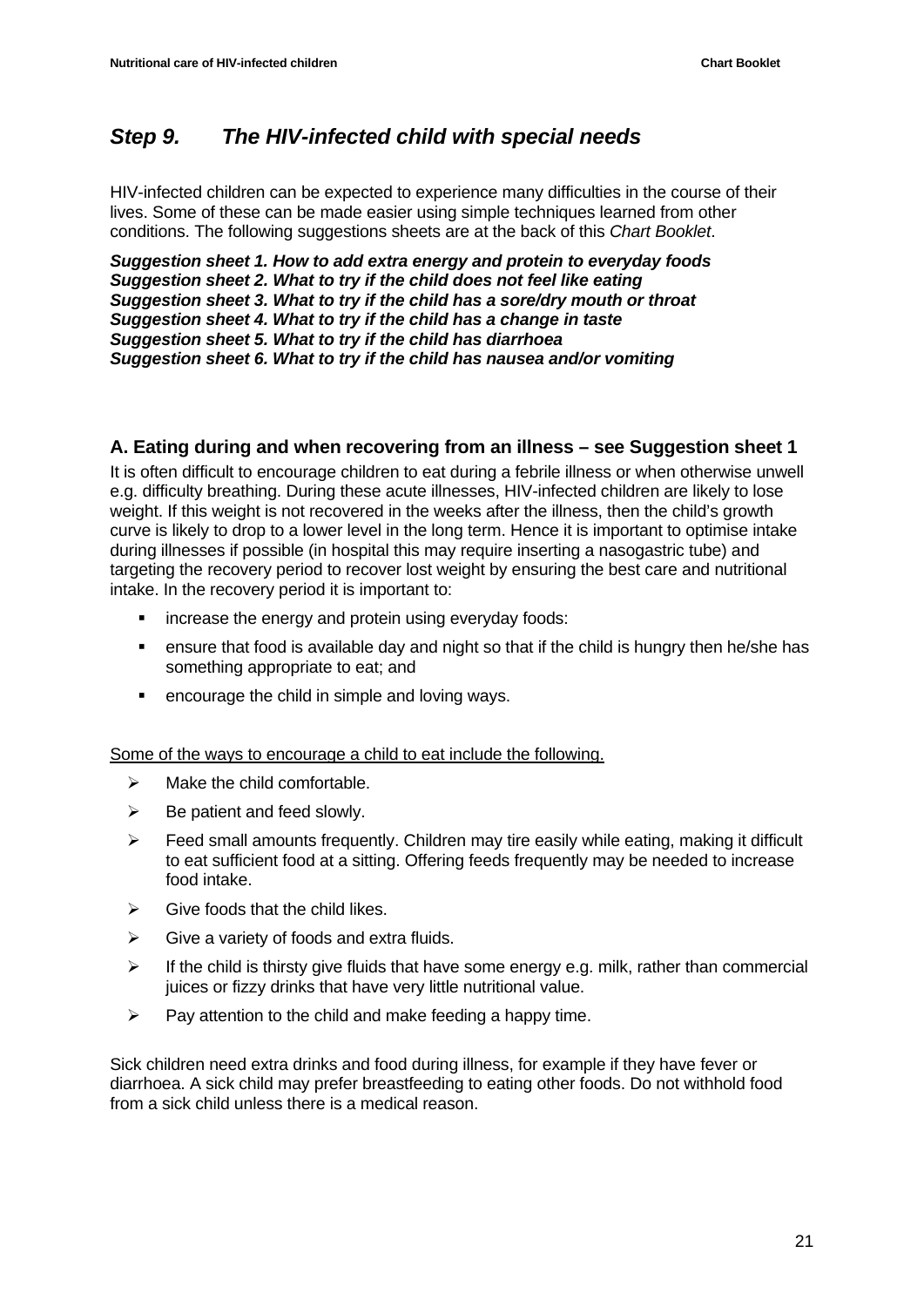### **B. Poor appetite (anorexia) – see Suggestion sheet 2**

Children and adults with HIV infection frequently experience loss of appetite. This may be due to sores in the mouth or because HIV infection itself can cause a loss of appetite. Some antiretroviral or other medications may also cause poor appetite.

### **C. Sore mouth or throat – see Suggestion sheet 3**

A sore mouth or throat can make it difficult to eat. Thrush, herpes, infections and other conditions may cause a sore mouth or throat. Some conditions may respond to treatment; refer to a doctor if not sure whether there is such an infection. Mouth hygiene such as rinsing the mouth with clean water before and after meals and cleaning the teeth, is important and can help the child to feel better.

### **D. Change in taste – see Suggestion sheet 4**

A child may find that they have a taste in their mouth or their food tastes different because of side-effects of medication or infections; this may be just temporary. Children may also be more aware of the texture or feel of foods in their mouth.

### **E. Children with diarrhoea – see Suggestion sheet 5**

When a child passes a loose or watery stool three or more times a day, he/she has diarrhoea. It can be a side effect of medicines or a symptom of disease. Diarrhoea is often caused by contamination of water or food from poor hygiene and sanitation. It may also be linked with antiretroviral or antibiotic treatment.

Generally, diarrhoea will cease after a few days. A child should be seen at the clinic if the diarrhoea lasts for more than three days or if there is a fever or blood in the stool. An infant or young child who is not able to drink or breastfeed or is drinking poorly, becomes sicker and weak, has blood in the stool or develops a fever should be seen by a health worker immediately. A child should be referred to hospital if the diarrhoea lasts more than 14 days and there is loss of weight. A severely malnourished child with diarrhoea and dehydration should be referred to a hospital.

Zinc supplements - any child with diarrhoea (acute, persistent or dysentery) should receive zinc. The dose for children older than 6 months is 20 mg daily for 2 weeks.

Vitamin A supplements - children with diarrhoea should also receive an extra dose of vitamin A if they have **not** received their routine supplement in the previous month. This dose helps protect against serious later relapses of diarrhoea.

### **F. Nausea and/or vomiting – see Suggestion sheet 6**

Nausea can be caused by infection, stress, certain foods, hunger, lack of water, unpleasant smells or a side-effect of some medications or treatments. Nausea may also reduce the appetite.

### **G. Anaemia**

Anaemia is common in HIV-infected children and may be due to chronic opportunistic infections or direct effects on the bone marrow. Even in areas with high prevalence of worm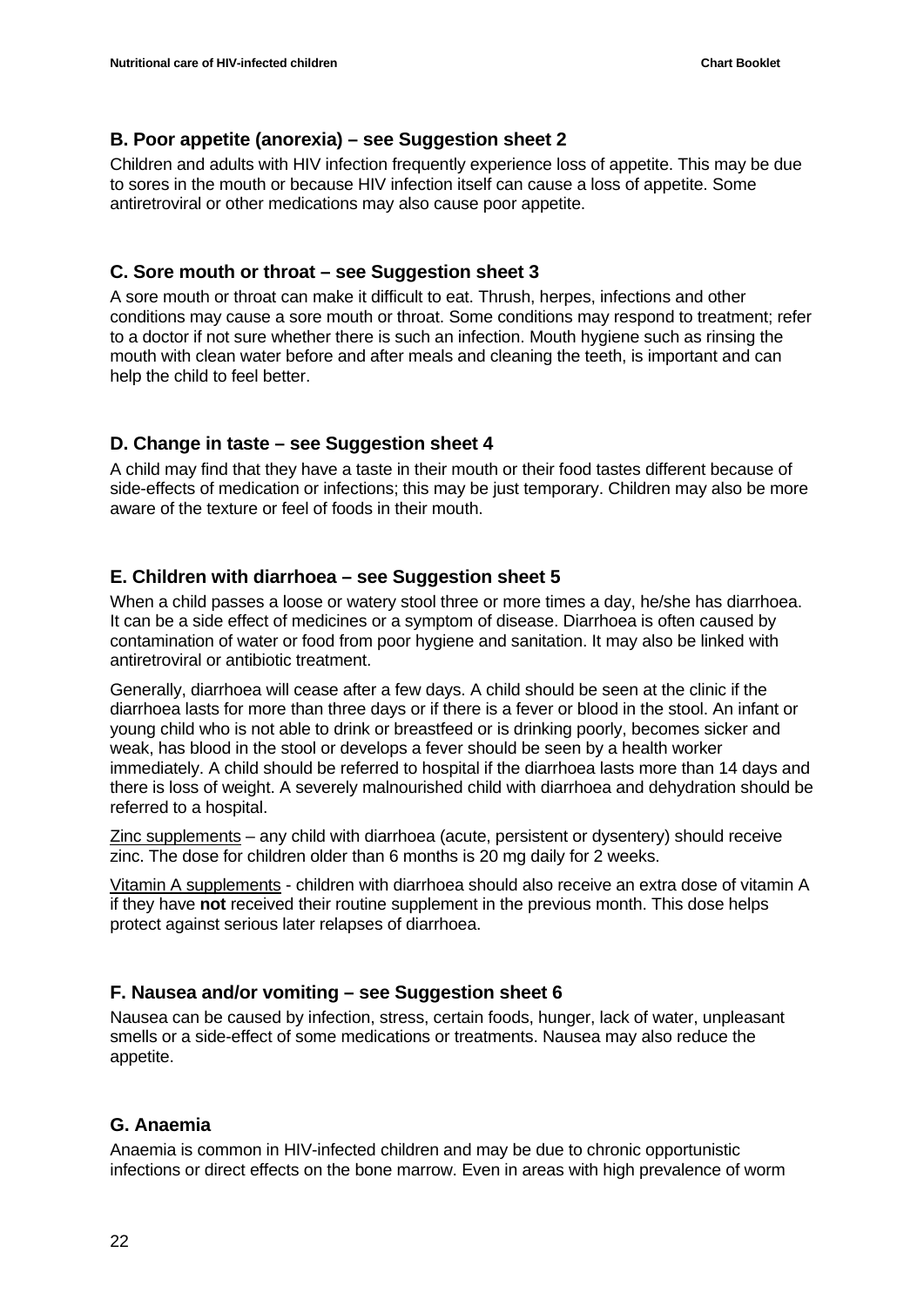infestation and iron deficiency, anaemia in HIV-infected children cannot be assumed to be due to iron deficiency.

Children with palmar or severe palmar pallor should be referred for investigation. Iron supplements should only be started if iron deficiency is confirmed.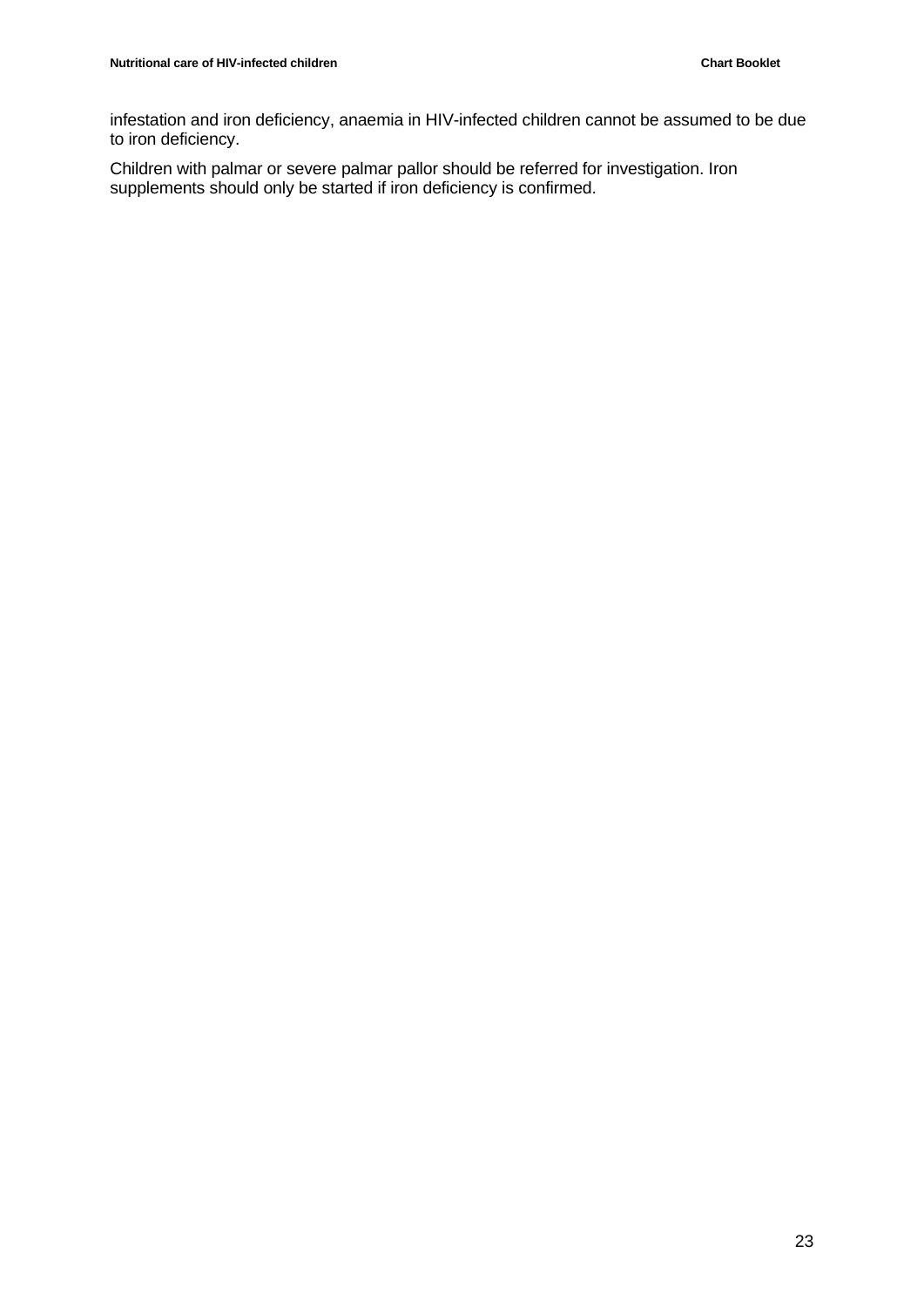### *Step 10. Children on antiretroviral treatment*

### **If the child is on ART, then ask:**

- **1. Has there been any change in eating patterns or appetite since the last visit?**
- **2. Has the child vomited? If yes, has there been any fast breathing/fever? see below**
- **3. Since the last visit has the child been taking any other medicines from a doctor/pharmacy/programmes, or from other sources including traditional medicines?**
- **4. Have you noticed any change in body shape or appearance of the child?**

### **What to do if a child on ART is gaining weight well**

Most children will gain weight once started on ART. Remember to:

- Encourage the mother/father or caregiver and discuss the child's health progress.
- Check the health of the mother/father and assess if any of them needs ART.
- Check if doses of ART need to be increased with increasing weight.
- Review ART adherence and remind mother/father or caregiver of signs of OIs.

### **What to do if a child on ART is not gaining weight**

If a child on ART is not gaining weight the healthcare worker should be thinking of:

- Failure to take ART correctly either by non-adherence or vomiting (severe wasting with other symptoms such as abdominal pain, vomiting or fast breathing may be a sign of lactic acidosis).
- Early side effects of ART e.g. nausea.
- Development of the immune reconstitution syndrome (only to be expected in first 3 months of starting ART).
- Presence of an opportunistic infection e.g. TB.
- Late ART related side effects e.g. lactic acidosis or lipodystrophy.
- Inadequate food intake.
- Other nutritional problem e.g. inadequate food supply or preparation or caregiving.
- If on ART >6 months then possible early sign of treatment failure.

### Manage

- 1) If persisting very low weight or visible severe wasting or oedema of both feet then **Refer urgently**.
- 2) Depending on available resources the healthcare worker should:
	- i. assess ART adherence;
	- ii. if possible, repeat the CD4 to check whether there is immunological deterioration (sign of treatment failure);
	- iii. investigate and treat for any opportunistic infection or underlying disease TB is especially important;
	- iv. assess dietary intake and food security. Make appropriate referral to dietician, welfare or social worker if necessary;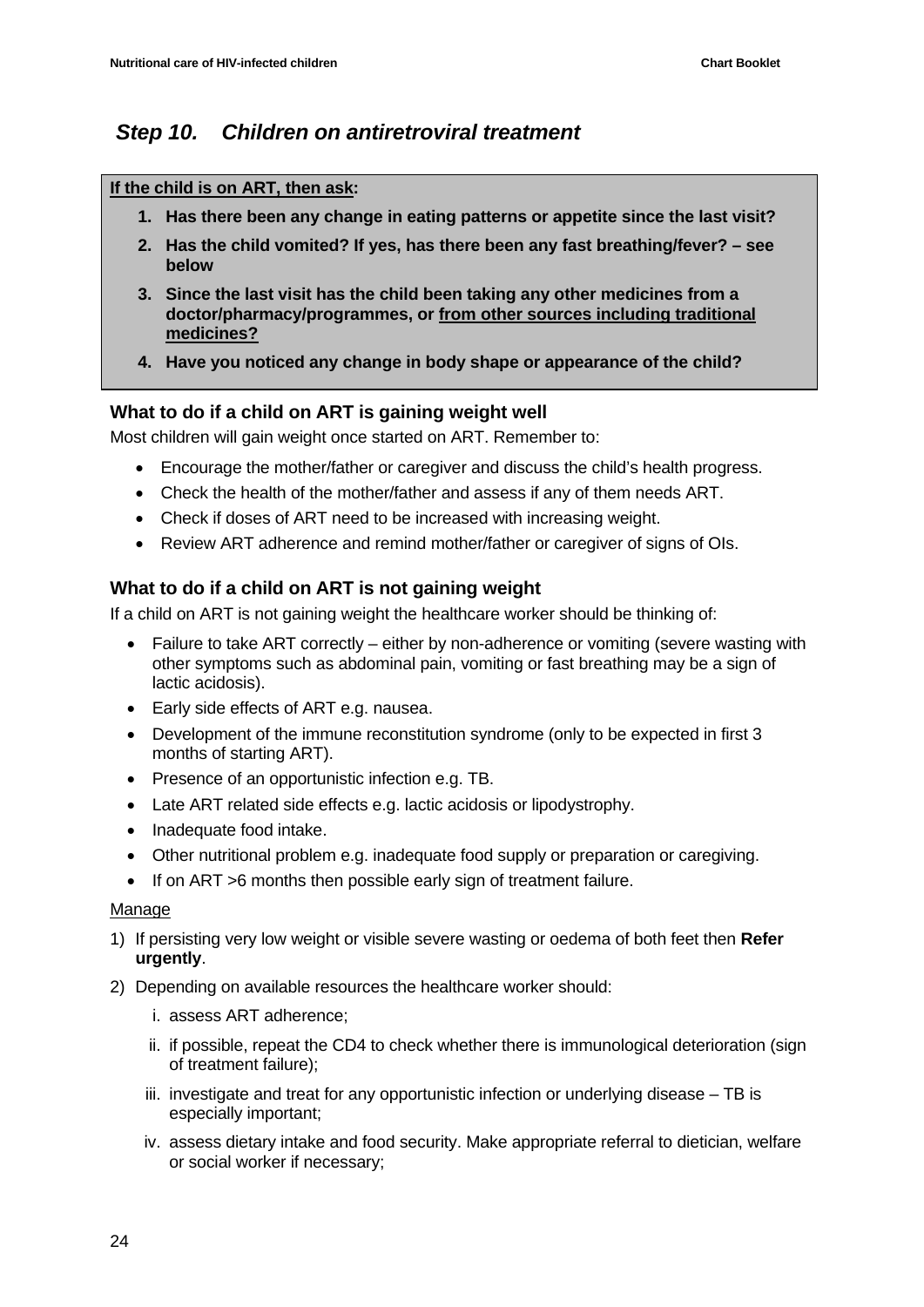- v. if these resources are not available then **refer** to an ART referral site for investigation and management. If resources are available then review every 2-4 weeks and monitor growth until cause of poor weight gain is identified and managed;
- vi. if the child continues to lose weight then **refer urgently** to an ART referral site.

Note. Children who are referred for weight loss should be followed up following discharge from the referral centre and growth monitoring done on a regular basis (at least monthly, although it may be necessary to bring the child back more frequently or admit for observation in hospital).

### **What to do if the child has nausea and vomiting when taking antiretroviral drugs**

- 1) At treatment initiation, children may experience temporary side effects such as nausea, vomiting, fatigue. It is important to know how to give the child the medicines, if signs persist.
- 2) All children who present with nausea and vomiting should be assessed using IMCI/IMAI guidelines to assess and classify severity of the vomiting and to look for any danger signs. The presence of danger signs should also alert to possible lactic acidosis (see below).
- 3) If the child vomits doses for more than 2 days or complains of increased fatigue or difficulty breathing then **Refer urgently**;
- 4) Check if there has been a recent change in treatment.
- 5) If the child does not need urgent referral or other care e.g. rehydration, then manage as if the nausea and vomiting are related to their antiretroviral drug therapy:
	- If the child vomits their ART within 30 minutes of the dose, the dose should be repeated.
	- Nausea and vomiting may be related to the taste of the medicines. The following suggestions may be helpful to control these symptoms:
		- i. take ART drugs separately from other medications such as cotrimoxazole or TB treatment;
		- ii. do not mix all the ART syrups together;
		- iii. if dissolving capsules (e.g. stavudine) reduce the amount of fluid used to dissolve;
	- iv. if the child complains of the taste, then instruct mother or caregiver to place the syringe with medication near the back of mouth to give the medicine (to avoid the child tasting the medicine);
	- v. advise mother or caregiver to keep syrups in fridge to make more palatable (Ritonavir cannot be refrigerated);
	- vi. reassure the mother or caregiver that nausea and vomiting are common side effects of ART especially in the first few weeks. The symptoms usually settle, but if she is concerned or the child does not respond within two days she should return to the clinic;
	- vii. advise on use of fluids, ORS and prevention of dehydration.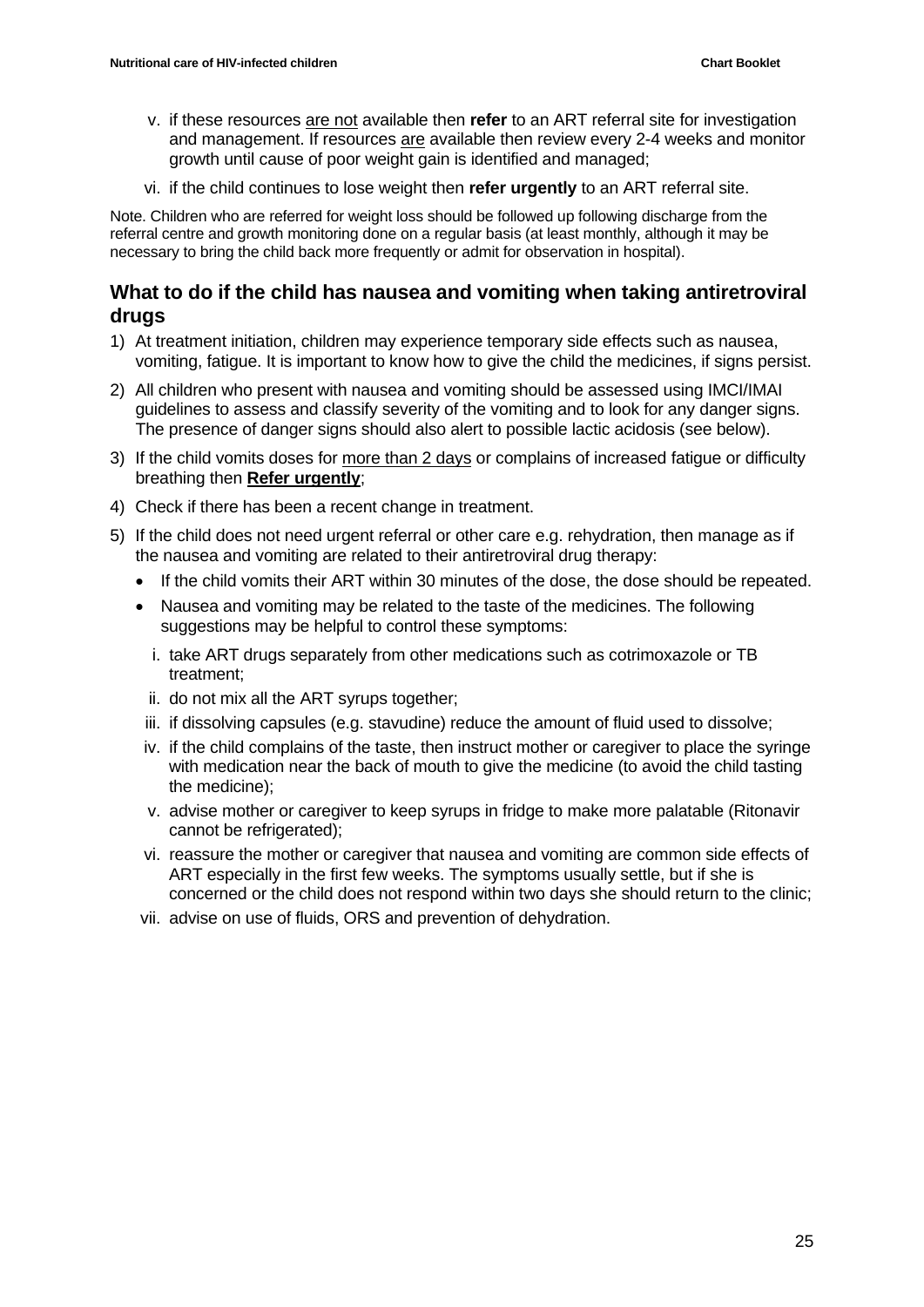### **Routine monitoring of children on ART for metabolic disorders**

Children on ART require regular monitoring of the viral and immune response as well as for possible metabolic and other adverse effects.

### **Laboratory parameters for monitoring infants and children at baseline, before and during ART**

| Diagnosis and monitoring laboratory tests                                                                                                                                      | Baseline<br>(at entry<br>into care) | At initiation<br>of first-line<br>or second-<br>line ARV<br>regimen | <b>Every six</b><br>months | <b>As</b><br>required<br>or<br>symptom-<br>directed |
|--------------------------------------------------------------------------------------------------------------------------------------------------------------------------------|-------------------------------------|---------------------------------------------------------------------|----------------------------|-----------------------------------------------------|
| HIV diagnostic testing: virological and Ab testing                                                                                                                             |                                     |                                                                     |                            |                                                     |
| Haemoglobin <sup>a</sup>                                                                                                                                                       |                                     |                                                                     |                            |                                                     |
| WBC and differential <sup>b</sup>                                                                                                                                              |                                     |                                                                     |                            |                                                     |
| CD4% or absolute CD4 cell count <sup>c</sup>                                                                                                                                   | √                                   | ✔                                                                   | √                          |                                                     |
| Pregnancy testing in adolescent girls <sup>d</sup>                                                                                                                             |                                     |                                                                     |                            |                                                     |
| Full chemistry (including, but not restricted to,<br>ALT, <sup>e</sup> liver enzymes, renal function, glucose,<br>lipids, amylase, lipase and serum electrolytes) <sup>f</sup> |                                     |                                                                     |                            |                                                     |
| HIV viral load measurement <sup>9</sup>                                                                                                                                        |                                     |                                                                     |                            |                                                     |

a Haemoglobin monitoring at weeks 4, 8 and 12 after initiation of ART is recommended by some experts if AZT is used.

 $b$  Monitoring at weeks 4, 8 and 12 after initiation of ART is optional.

 $c$  Children not vet eligible for ART should be monitored with CD4 every six months. For infants and children who develop new or recurrent WHO stage 2 or 3 events or whose CD4 approach threshold values the frequency of CD4 measurement can be increased. CD4% is preferred in children <5 years of age.

<sup>d</sup> Pregnancy testing may be needed for adolescent girls prior to initiating a regimen containing EFV.

<sup>e</sup> The predictive value of pre-emptive liver enzyme monitoring is considered very low by some experts. WHO recommends liver enzyme monitoring in a symptom-directed approach. However, regular monitoring during the first three months of treatment and symptom-directed measurement of liver enzymes thereafter has been considered by some experts for children on nevirapine-based regimens, or for adolescent girls with CD4 values over 250 cells/mm<sup>3</sup> and for infants and children coinfected with hepatitis B or hepatitis C virus or other hepatic disease.

<sup>f</sup> Regular monitoring (every six months) of full chemistry, particularly lipid levels, liver enzymes and renal function, should be considered for infants and children on second-line drugs.

<sup>g</sup> At present, viral load measurement is not recommended for decision-making on the initiation or regular monitoring of ART in resource-limited settings. Tests for assessment of HIV RNA viral load can also be used to diagnose HIV infection, and to assess discordant clinical and CD4 findings in children suspected of failing ART.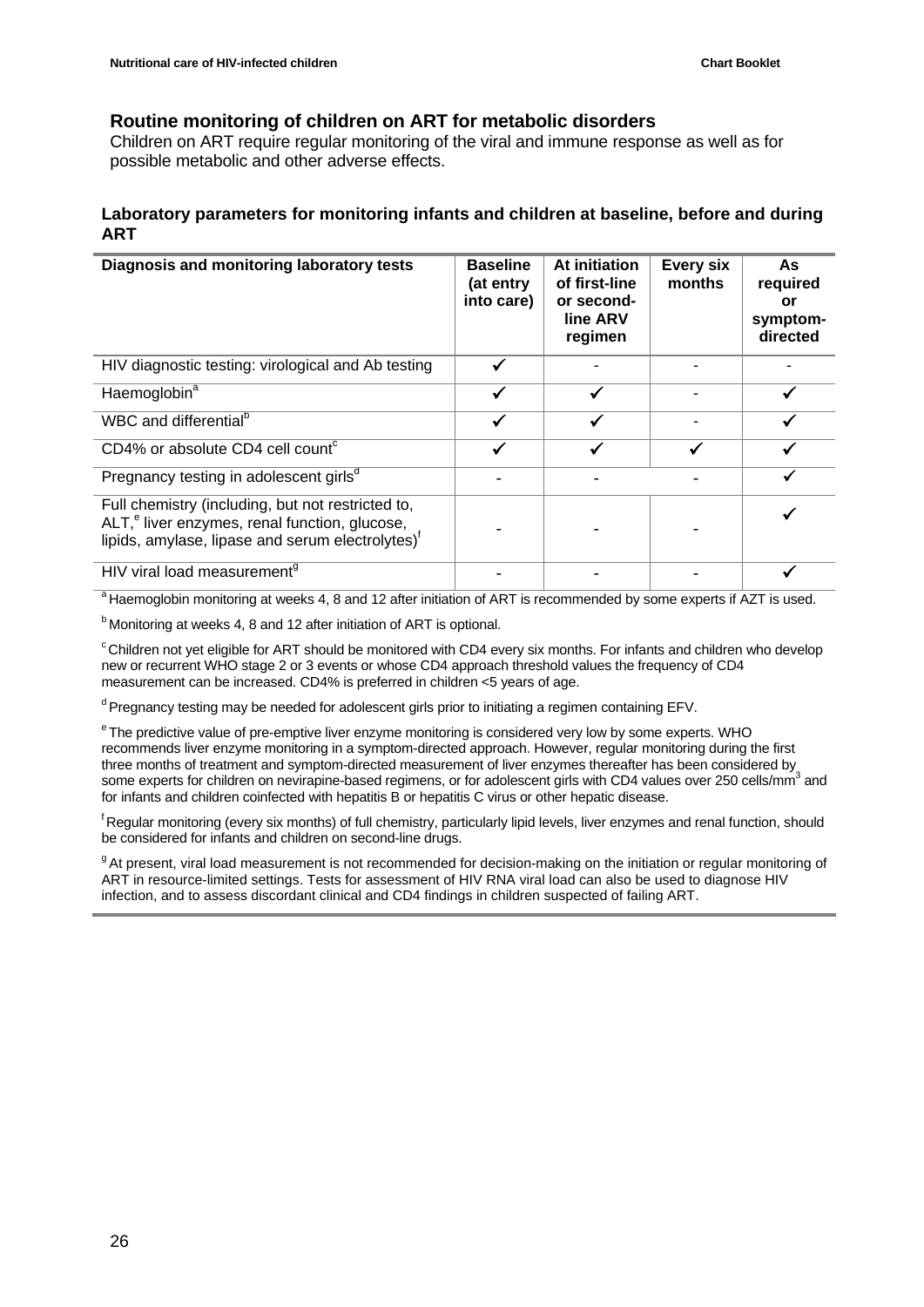### *Suggestion sheet 1. How to add extra energy and protein to everyday foods*

### *(***Adapt according to local practices***)*

- Add milk, cheese, butter or oil to mashed vegetables, potatoes, rice, soups and stews, and other foods.
- To make fortified milk: add 4 spoons (15 ml spoons) of milk powder to 500 ml of cow's milk. Stir well and keep in a cool place. Use full fat milk powder if available instead of skimmed milk powder. Use this fortified milk in tea, on cereals, and in cooking.
- **Milk powder can also be added to soup to give more protein.**
- Stir a beaten egg into hot porridge or mashed potatoes and cook for a few minutes more to cook the egg. Do not feed the child raw or undercooked eggs. Always cook eggs.
- Put extra spread on sandwiches: nut spreads, jam, butter/margarine, tinned fish.
- Nuts are a good source of energy, keep them near to feed the child as a snack and put chopped nuts or nut paste into foods.
- Add cream, evaporated milk, or yoghurt to soups, puddings, cereals and milky drinks.
- Use local foods that are rich in fat, such as avocado, fatty fish, coconut, oil and fried foods, if tolerated.
- Sprinkle crispy fried onions, fried fatty meat or similar on top of meals.
- Feed the child dried fruits such as raisins and dates– as an extra, not as a replacement for a meal.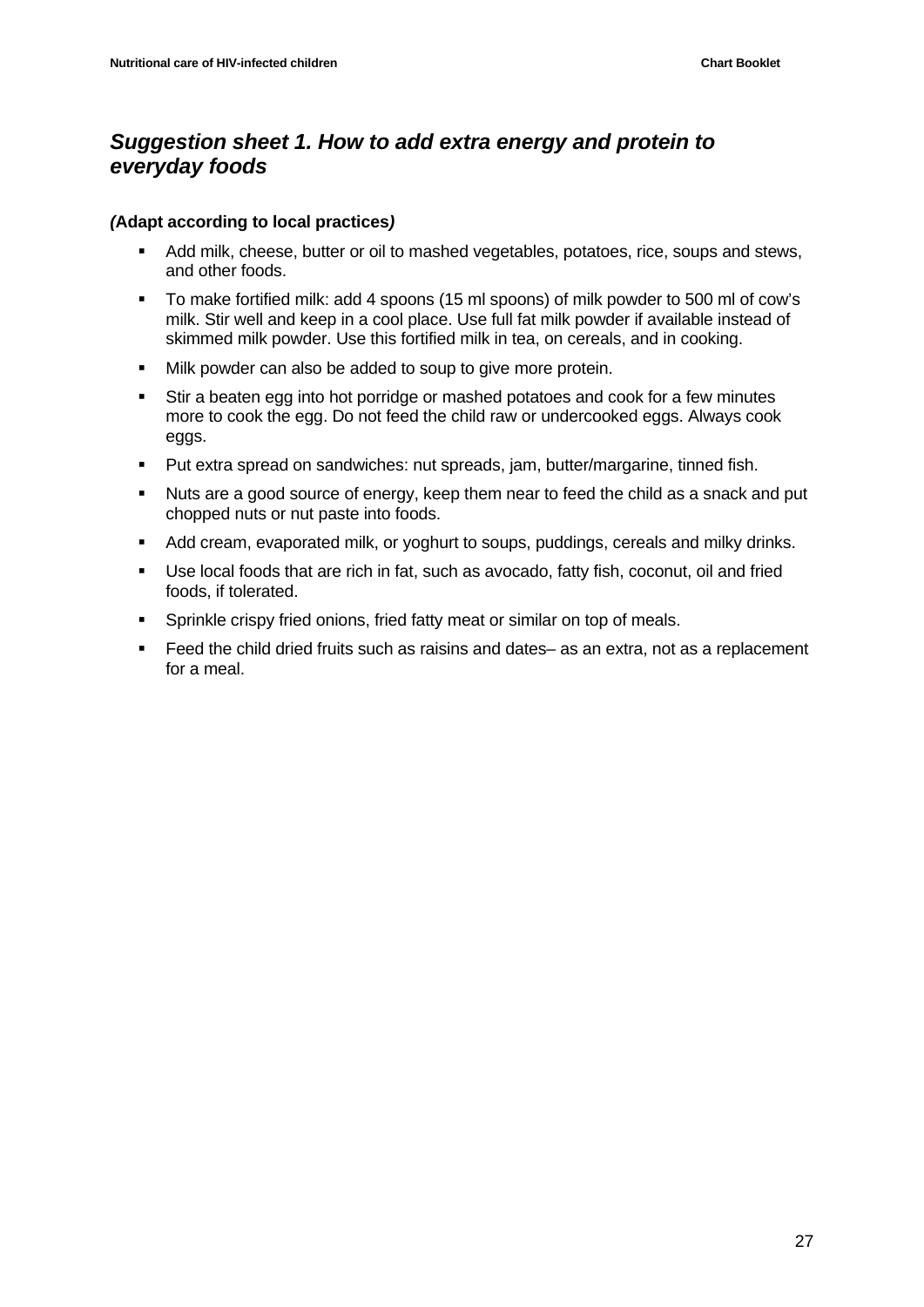### *Suggestion sheet 2. What to try if the child does not feel like eating*

### **(Adapt according to local practices)**

- Give the child small, frequent meals eat something every 2–3 hours.
- Give the child food whenever he/she is hungry or feels like eating. Do not wait until a mealtime.
- Choose foods that the child enjoys most. Some children are very 'picky' eaters and are more likely to eat these foods.
- On days the child feels well or is eating well, try to give extra meals.
- Take the child for a walk in the fresh air before eating and eating in a well-ventilated room may help.
- Feed the child with family or other people so it is a social event. If the child is in bed, have the family eating at his/her bedside. Children sometimes eat better when others are present and sometimes they are better alone as other people may cause unhelpful distraction. Be prepared to try different ways. Always stay with the child while eating, both to watch for difficulties and to encourage eating.
- **Make sure the child has enough liquid in the day. Try to use fluids such as milk and** other energy-containing drinks.
- Encourage the child to eat slowly and relax for a while after eating. Avoid him/her lying down immediately after a meal.
- Make meals as attractive as possible garnish, carefully served, set table nicely.
- Some foods may stimulate the appetite such as ginger tea, or lemon juice in clean boiled water.
- When the appetite has returned or the illness has passed, be sure to feed the child an extra meal (or increased amount per meal) to make up for the missed meals.
- Lack of appetite may be a sign of an infection such as tuberculosis or of depression; talk to your doctor about it.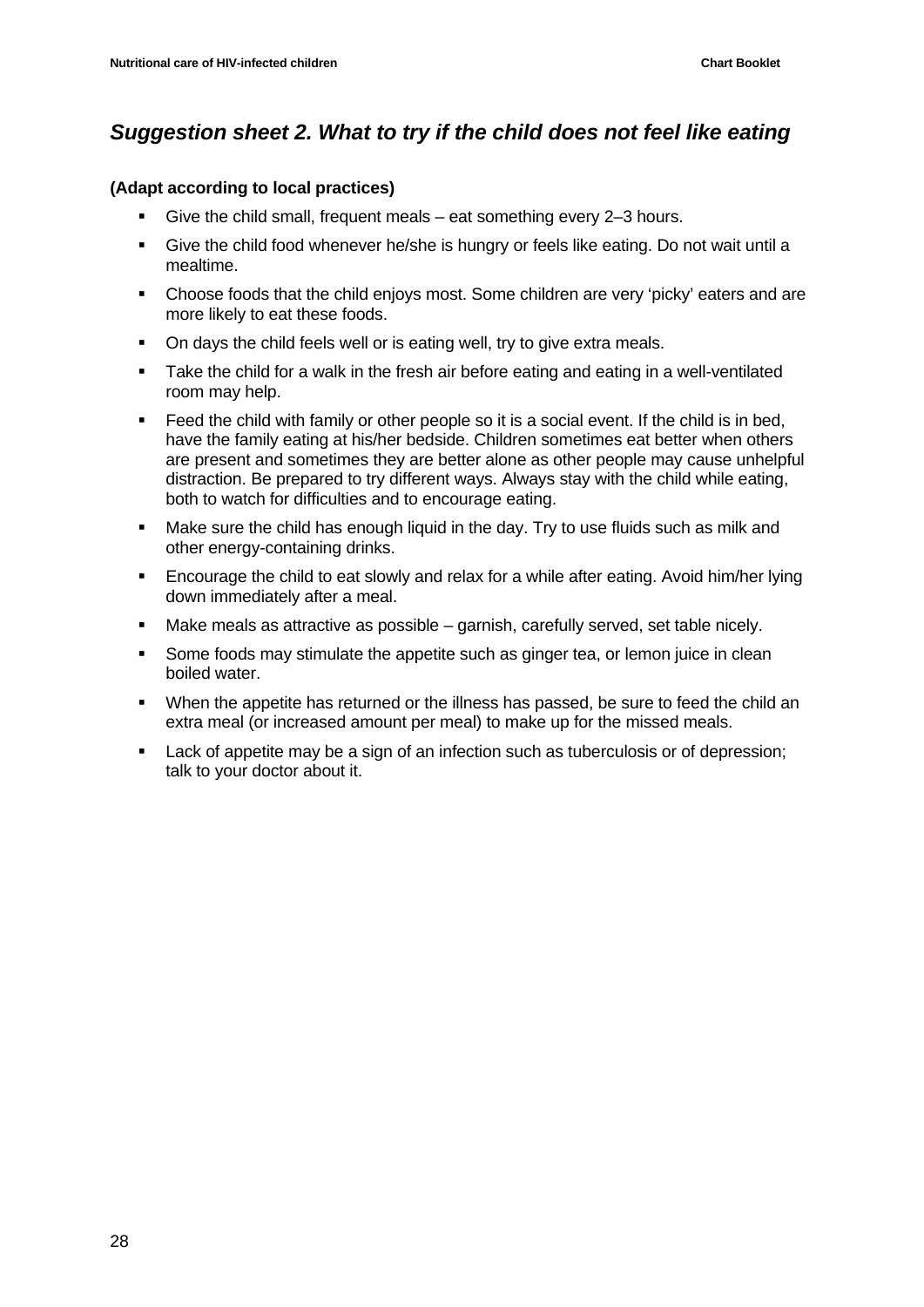### *Suggestion sheet 3. What to try if the child has a sore/dry mouth or throat*

### **(These are suggestions. Always check for oral and oesophageal thrush or mouth sores, e.g. herpes stomatitis or Kaposi lesions)**

### **Sore mouth**

- If oral thrush is visible or other mouth ulcers are present then specific treatment might be required e.g. oral fluconazole and/or nystatin. If these are not available then apply gentian violet (GV) to the mouth after washing your hands. Wash again after applying the GV. Do not give any fluids or feeds for 20 minutes after giving oral nystatin or applying gentian violet. Refer children with a sore mouth/mouth ulcers if mother/caregiver says that child is not eating, child has lost weight in past week or is clinically dehydrated.
- Clean mouth frequently, at least twice a day morning and evening, preferably after every meal. Rinse with slightly salty warm water: use clean boiled water.
- Use cinnamon tea as a mouthwash (1/4 teaspoon of cinnamon to one cup of boiling water; cover and allow to cool).
- Add gravy, sauce or custard to meals to make them moist but not sticky or dip foods in liquid.
- **Suggest that the child uses a straw to drink.**
- Chop or mash food.
- **Avoid rough foods such as toast or raw vegetables.**
- **Avoid sticky foods such as peanut butter.**
- **Avoid very hot or very cold foods.**
- Avoid spicy, salty or acidic foods that irritate the mouth of the child.
- Suggest that the child drink sour/fermented milk or yoghurt.

If mouth ulcers are present, local anaesthetic e.g. lignocaine 1% can be applied with a cotton wool ball onto ulcer. Can be repeated every 3-4 hours or 10 minutes prior to meals.

### **Sore throat**

The suggestions above for a sore mouth may be helpful. Also, try the following:

- Honey with water has a soothing effect: one tea spoon of honey in half cup of luke warm water.
- Feed the child soft foods that are easy to swallow.
- **•** Offer the child nourishing liquids if solid food is too hard to eat.

### **Dry mouth**

- Stimulate saliva production by having the child sucking a hard sweet or chewing gum.
- Serve liquids with meals and make the child sip cold drinks frequently during the day.
- Rinse mouth with clean warm salty water.
- Avoid very hard foods and drinks high in caffeine such as coffee, strong tea and sodas.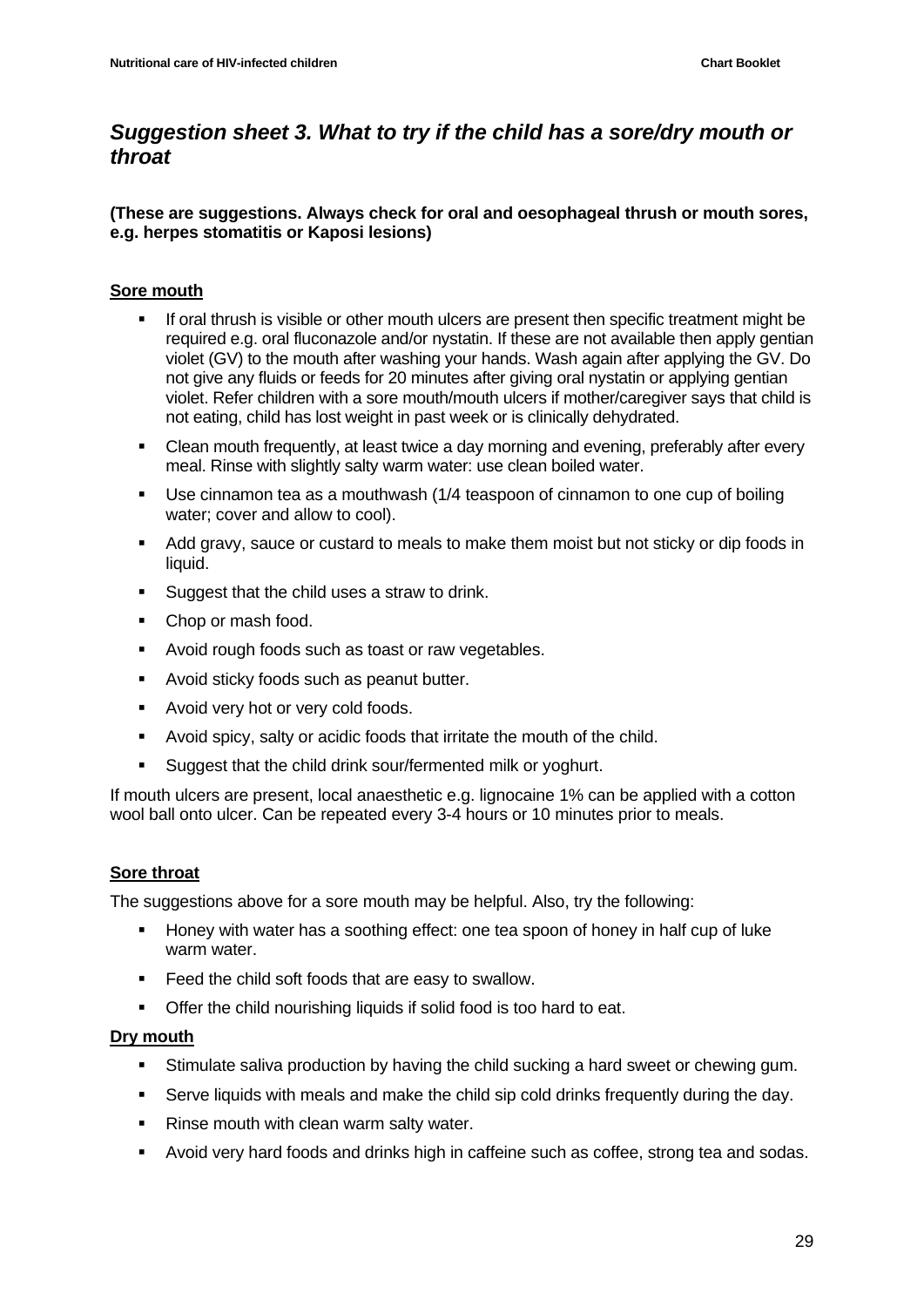### *Suggestion sheet 4. What to try if the child has a change in taste*

### **(These are suggestions)**

- Clean the child's mouth frequently. Rinse with slightly salty warm water: use clean boiled water.
- Use salt, sugar, spices, vinegar, lemon, and other flavours to mask any unpleasant taste in the child's mouth. Some medications may make mint, garlic and ginger taste less pleasant.
- Feed the child the foods he/she likes.
- Try a variety of foods as the child's taste may come back after a few weeks.
- **very cold foods may taste better.**
- Fresh fruits and fruit juice are refreshing and may leave a pleasant taste in the child's mouth.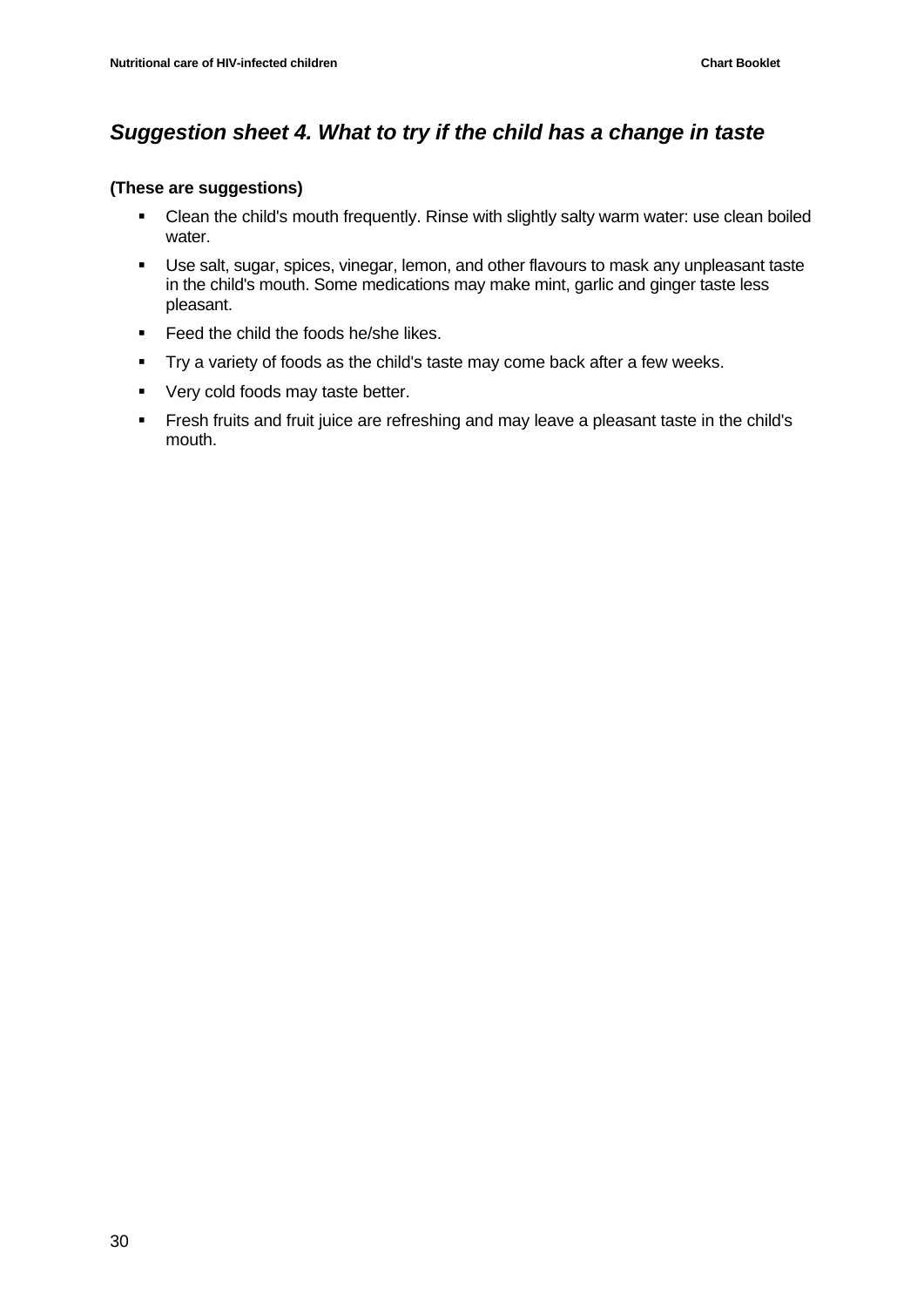### *Suggestion sheet 5. What to try if the child has diarrhoea*

**All children with diarrhoea should receive oral zinc supplements for 2 weeks.** 

### **Children older than 6 months should receive 20 mg daily for 2 weeks**

### **(These are suggestions)**

- **Encourage the child to continue eating and drinking when there is diarrhoea. The child** should eat foods he/she can tolerate.
- **Encourage the child to drink lots of fluids: more than 8 cups a day, especially clean** boiled water, to prevent dehydration. If dehydrated, make up oral rehydration solution (see below).
- **Feed the child small meals, five or more times in the day. He/she should eat slowly and** chew well.
- Give particular attention to food hygiene. Use clean boiled water, keep food and utensils very clean, store food for as short a time as possible in a cold place. If you are reheating food, make sure it is very hot. Keep raw food separate from cooked foods.
- Make rice soup. Boil one cup of rice in 5–6 cups of clean water with a bit of salt for 1 hour. Feed the child both the rice and the rice water.
- **Feed the child ripe yellow banana, cooked apple or mango; avoid unripe fruits.**
- Peel and cook vegetables rather than feeding the child raw vegetables.
- Feed the child refined cereals rather than wholegrain cereals and flour while he/she has diarrhoea.
- Avoid beans, gas-forming foods, fizzy drinks and highly-spiced foods.
- Feed the child warm foods, rather than very hot or cold foods.
- Fat is a good source of energy, so do not cut out fat if it is not causing the child a problem. Reduce fatty foods temporarily if they make the child feel worse but introduce again later.
- For children: sometimes cow's milk or dried milks purchased from the shops can be a problem. If breastfeeding, continue, or increase breastfeeding. Fermented milks, when available, can be used for the older child.
- Be prepared to try different foods until you find something that suits you or your child.
- Some medications may cause diarrhoea. Talk to your doctor or nurse.
- Oral rehydration solution is not needed in ordinary diarrhoea of short duration where the child is not dehydrated.

### **Preparation of oral rehydration solution (ORS) to use if there is dehydration**

- Use clean water, boiled if possible.
- **From a packet:** Follow directions on the packet.
- *With salt and sugar:* To one litre of water, add one-half teaspoon of salt and eight teaspoons of sugar. Stir or shake well. The water should taste no more salty than tears.
- *With powdered cereals:* To one litre of water, add one-half teaspoon of salt and eight teaspoons of powdered cereals. Rice is best, but fine ground wheat flour, maize, sorghum or cooked mashed potatoes can also be used. Boil for five to seven minutes to make a liquid soup or watery porridge. Cool the drink quickly.
- In addition to ORS, also have the child eating and drinking foods and fluids that are tolerated.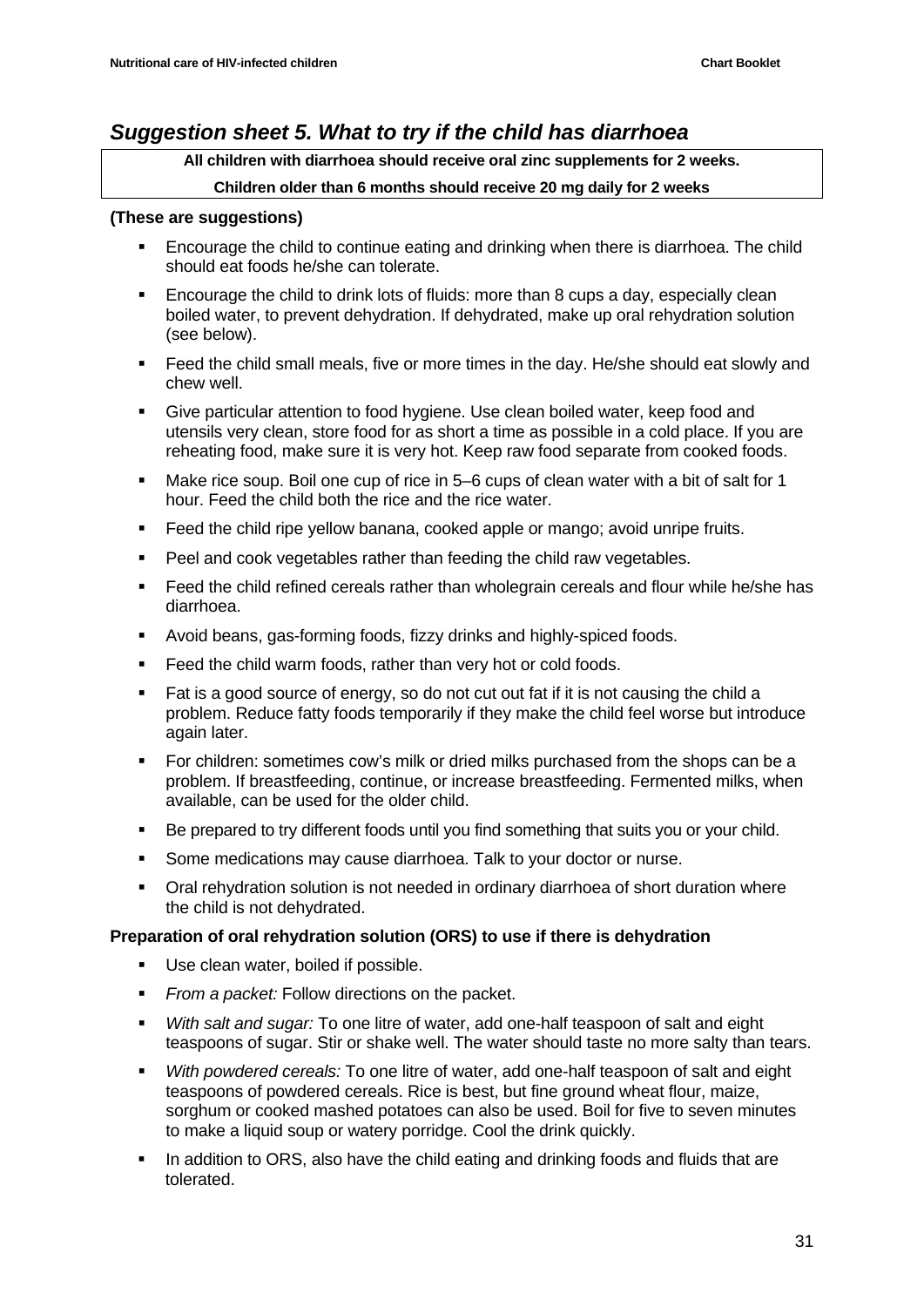### *Suggestion sheet 6. What to try if the child has nausea and/or vomiting*

### **(These are suggestions)**

- Make sure the child has enough liquid in the day. Try to use fluids such as milk and other energy-containing drinks.
- **Encourage the child to drink liquids about half an hour after meals, rather than with** meals.
- **Encourage the child to drink liquids slowly.**
- Feed the child small, frequent meals: eat something every 2–3 hours.
- Feed the child whenever he/she is hungry or feel like eating. Do not wait until a mealtime.
- On days the child is well, try to increase the quantity and variety of food intake.
- **EXECT:** Let the child chew foods well to make them easier to digest.
- Have the child eating slowly and relaxing for a while after eating. Avoid him/her lying down immediately after a meal.
- Keep some high energy snacks available: nuts, yoghurt, bread with a spread.
- Some children find sour foods easier to eat than sweet foods.
- Avoid cooking smells: prepare food away from the child.
- Take the child for a walk in the fresh air before eating and eating in a well-ventilated room may help.
- Try dry foods such as dry bread, toast or plain biscuits and keep meals dry.
- Avoid large amounts of fizzy drinks and beer that can make you feel bloated and gassy.
- Choose foods that do not have a strong smell. Cold foods generally have less smell.
- **Increase starchy foods and reduce fatty foods temporarily.**
- When the illness has passed, be sure to feed the child an extra meal (or increased amount per meal) to make up for the missed meals.
- Nausea may be a side-effect of drug treatments; talk to your doctor about it.
- There are also medications which can reduce nausea, so discuss these with a health worker if needed.